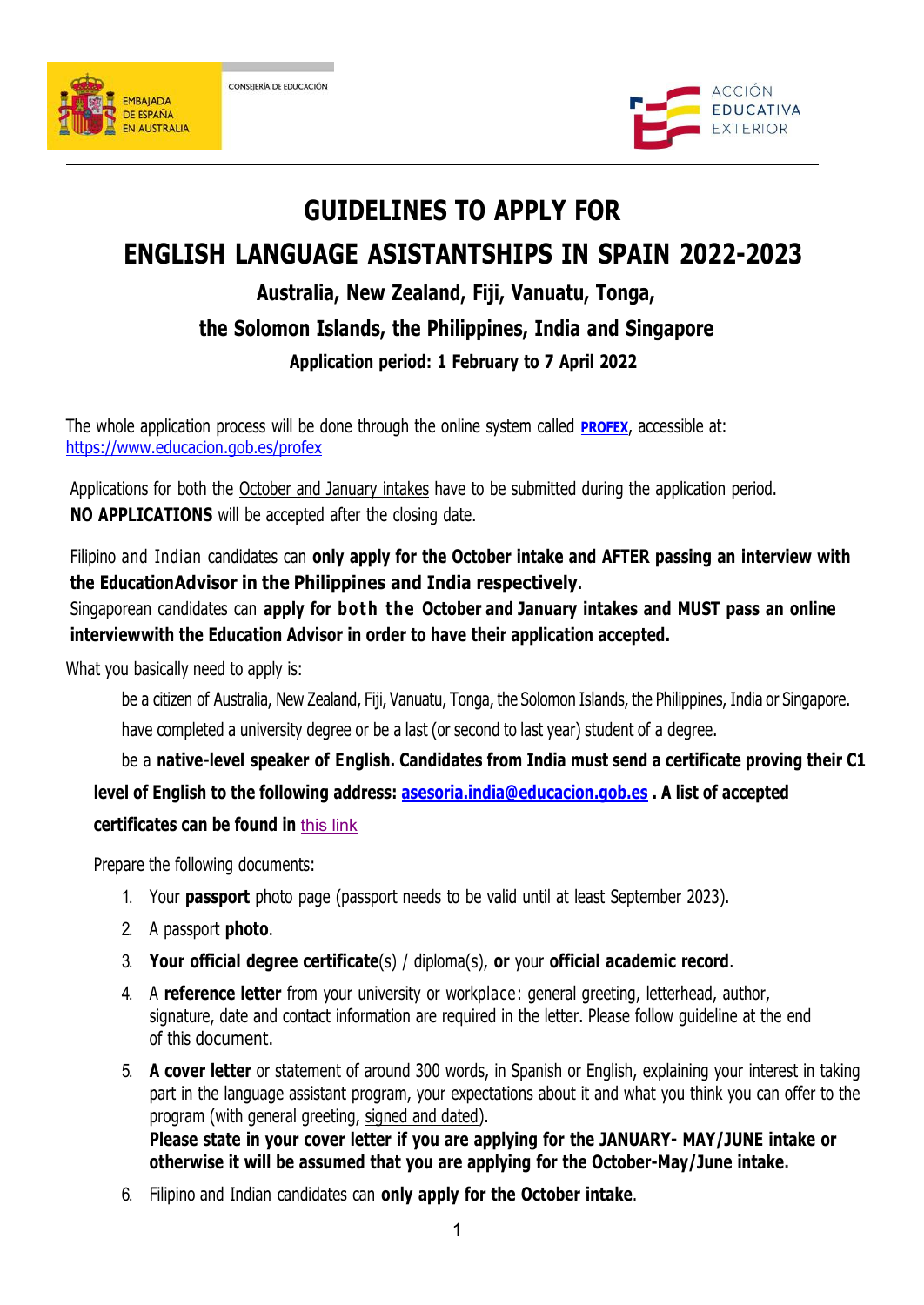



Once you have accepted a placement in Spain, you will need to **bring with you to your destination in Spain** (depending on the country you are applying from) the original of your Working with children check (WWCC), Working<br>with Vulnerable People Reaistration, Child related employment screening, Blue card, Criminal Record, Police etc. All these documents must be issued in 2022. You will only need this document if you are selected to participate in the program and accept the position. **You do NOT need this document to submit your application.**

You are now referred to our **HOW TO APPLY ONLINE VIA PROFEX GUIDE** to complete the process.

# **HOW TO APPLY ONLINE VIA PROFEX**

# **For more information, please watch the following videos in English:**

**Learn more about the [program](https://www.youtube.com/watch?v=pUeYKmUd-b8&feature=youtu.be) Profex, How [tocomplete](https://www.youtube.com/watch?v=oUQ8wXQpj28&feature=youtu.be) an**

**application**

# **Summary**

#### **STEPS in [PROFEX](https://sede.educacion.gob.es/sede/login/inicio.jjsp?idConvocatoria=17)**

Unfortunately, there is no English version of PROFEX available. To help you complete your application successfully, please follow these steps carefully:

- **STEP 1**: Set your user number and your password in order to register in the system and log in.
- **STEP 2:** Complete your CV and upload all the required documents.
- **STEP 3:** Complete the application for the 2022 Foreign Assistants in Spain Program.
- **STEP 4:** Choose your preferred regions in Spain (autonomous communities).
- **STEP 5:** Submit your application online.
- **STEP 6**: Await results from the selection process[.](https://sede.educacion.gob.es/sede/login/inicio.jjsp?idConvocatoria=17) You will receive a confirmation email from **[PROFEX](https://sede.educacion.gob.es/sede/login/inicio.jjsp?idConvocatoria=17)**.
- **STEP 7:** Accept offer of your regional placement[.](https://sede.educacion.gob.es/sede/login/inicio.jjsp?idConvocatoria=17) You will receive a confirmation email from **[PROFEX](https://sede.educacion.gob.es/sede/login/inicio.jjsp?idConvocatoria=17)**.
- **STEP 8:** Await receipt of acceptance letter from the Spanish autonomous community.
- **STEP 9:** Apply for a visa and purchase your airfare once you have your visa.

Familiarize yourself with **[PROFEX](https://sede.educacion.gob.es/sede/login/inicio.jjsp?idConvocatoria=17)** and proceed to complete the **online curriculum** and then upload the documents required: passport photo page, photo, academic record, certificate(s) of studies, degree(s) and diploma(s), courses, etc., letters of reference and a statement explaining your interest in taking part in the language assistant program.

Then **complete the application form and submit it.** Once you have submitted the application you can still modify your CV and update documents on **[PROFEX](https://sede.educacion.gob.es/sede/login/inicio.jjsp?idConvocatoria=17)**[,](https://sede.educacion.gob.es/sede/login/inicio.jjsp?idConvocatoria=17) but they will not be used for application purposes, so it is very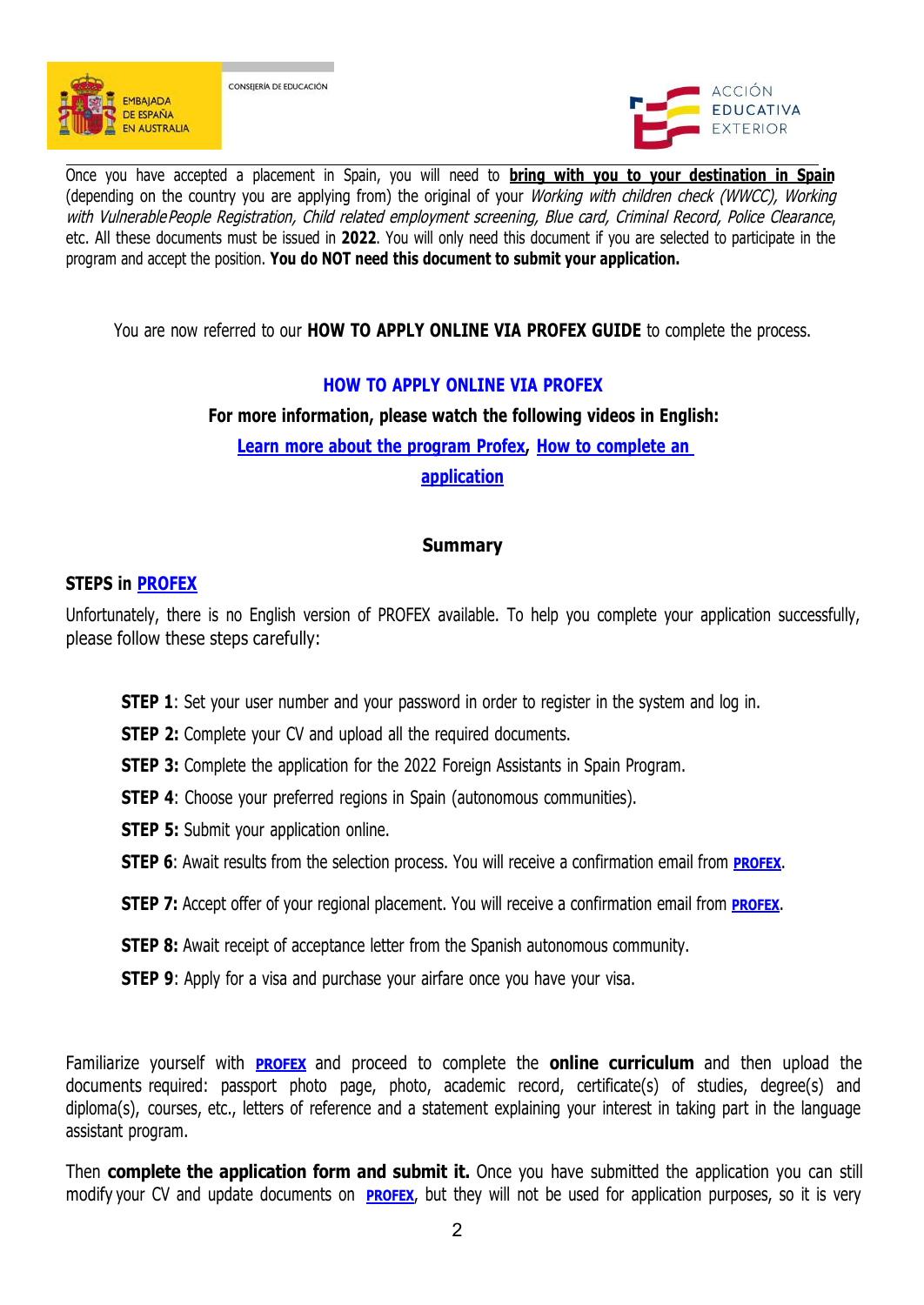



important that you upload all relevant documentation prior to submitting the application. Your application is not complete until you have submitted it and received a confirmation email from **[PROFEX](https://sede.educacion.gob.es/sede/login/inicio.jjsp?idConvocatoria=17)**[.](https://sede.educacion.gob.es/sede/login/inicio.jjsp?idConvocatoria=17)

If you have any difficulties completing the process with **[PROFEX](https://sede.educacion.gob.es/sede/login/inicio.jjsp?idConvocatoria=17)**[,](https://sede.educacion.gob.es/sede/login/inicio.jjsp?idConvocatoria=17) do not hesitate to request further help from the **Spanish Education Advisors** at:

# **AUSTRALIA**

[asesoriamelbourne.au@educacion.gob.es](mailto:asesoriamelbourne.au@educacion.gob.es) for **South Australia, Tasmania, Victoria, Western Australia** [asesoriacanberra.au@educacion.gob.es](mailto:asesoriacanberra.au@educacion.gob.es) for **Australian Capital Territory, New South Wales, Northern Territory and Queensland**

#### **NEW ZEALAND**

[asesoria.nz@educacion.gob.es](mailto:asesoria.nz@educacion.gob.es)

#### **PACIFIC ISLANDS**

[asesoriacanberra.au@educacion.gob.es](mailto:asesoriacanberra.au@educacion.gob.es) for **Vanuatu and the Solomon Islands**

[asesoria.nz@educacion.gob.es](mailto:asesoria.nz@educacion.gob.esfor) for Fiji, Tonga and citizens of **Vanuatu and the Solomon Islands** residing **in Fiji**

#### **PHILIPPINES**

[asesoria.filipinas@educacion.gob.es](mailto:asesoria.filipinas@educacion.gob.es)

#### **INDIA**

[asesoria.india@educacion.gob.es](mailto:asesoria.india@educacion.gob.es)

#### **SINGAPORE**

[asesoria.singapur@educacion.gob.es](mailto:asesoria.singapur@educacion.gob.es)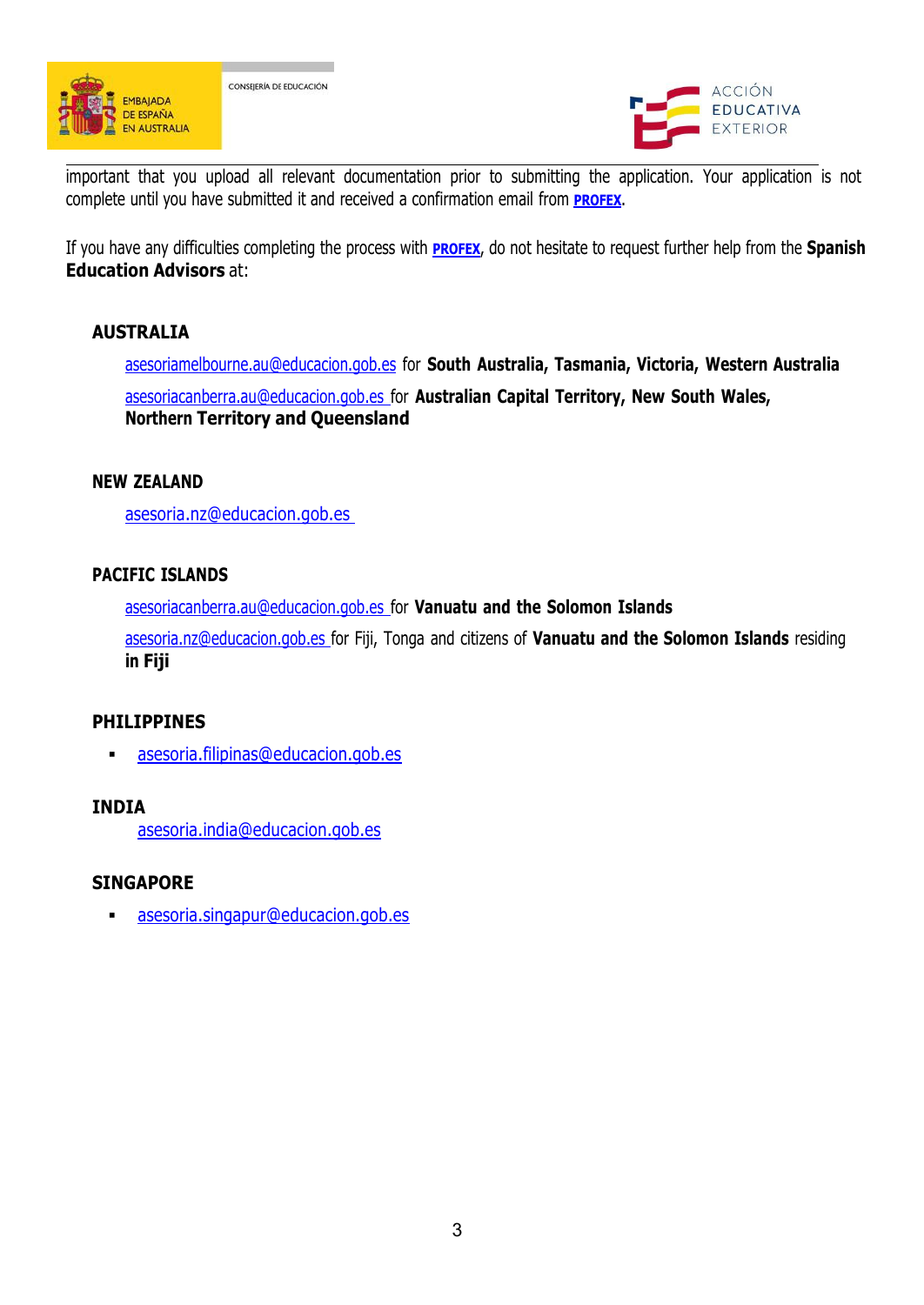



# **HOW TO SUBMIT AN APPLICATION ON PROFEX**

#### STEP 1: Registering and logging in Set your user number and your password in order to log in the system

1. Click in the PROFEX link that you have in the Consejería de Educación in Australia, Nueva Zelanda or Filipinas websites. You will be redirected to the Sede Electrónica website of the Ministry of Education and Vocational Training.

You can also access PROFEX by going to **<https://www.educacion.gob.es/profex>**

2. Click on the "**2022 - Auxiliares de conversación extranjeros en España**"

|                      | Sibicion lunav                                         | INDIVIDUAL OR REVOLUTION CONTINUES.                                               | Sede electrónica                                                                                                                                                                                                                                     |
|----------------------|--------------------------------------------------------|-----------------------------------------------------------------------------------|------------------------------------------------------------------------------------------------------------------------------------------------------------------------------------------------------------------------------------------------------|
|                      |                                                        |                                                                                   |                                                                                                                                                                                                                                                      |
|                      |                                                        |                                                                                   |                                                                                                                                                                                                                                                      |
| Tramites y servicios | Està utra en > jiaox eschimta : > Tolentes y Servicios |                                                                                   |                                                                                                                                                                                                                                                      |
|                      |                                                        | Bienvenido al Sistema de Gestión de personal de programas en el Exterior (PROFEX) |                                                                                                                                                                                                                                                      |
|                      |                                                        |                                                                                   |                                                                                                                                                                                                                                                      |
|                      |                                                        |                                                                                   | ACCESO A PROFESORES                                                                                                                                                                                                                                  |
|                      |                                                        |                                                                                   | Les algolentes convocaborias se encuentran activas. Seleccions aquella en la que está interesado y se le redivisité de manera automática a<br>la aplicación de trámites y servicos para proceder e su autenticáción camo veuente y entrar en Piofax. |
|                      |                                                        |                                                                                   | Mantenimiento dal CV                                                                                                                                                                                                                                 |
|                      |                                                        |                                                                                   | AUDILIARES DE CONVERSACIÓN                                                                                                                                                                                                                           |
|                      |                                                        |                                                                                   | 2011 - Auxiliaria de commissión extransiva en Essaña Posta el 19/04/2018 23/89 (hora perenautor española                                                                                                                                             |
|                      |                                                        |                                                                                   |                                                                                                                                                                                                                                                      |
|                      |                                                        |                                                                                   | <b>ACCESO GESTORES</b>                                                                                                                                                                                                                               |
|                      |                                                        |                                                                                   | Los asuanza gestores podrán acceder a Profes desde la dirección:                                                                                                                                                                                     |
|                      |                                                        |                                                                                   | Tribec/Tende.admission.gob.asgoofesaderm                                                                                                                                                                                                             |

**3.** If you have a PROFEX account, log in. Otherwise, click on **"Registrarse".**

| Whenever concept is 19                                                                                             | <b>Britains</b> |
|--------------------------------------------------------------------------------------------------------------------|-----------------|
| Auxiliares de conversación extranjeros en España (Convocatoria 2018-2019) e es aliza                               |                 |
|                                                                                                                    |                 |
| bitter sessin con higher   - also adunction<br>clieve<br>(Welfastrative electrics, OBWPF DEWINTERS), Cultidizes UD | <b>Acceder</b>  |
|                                                                                                                    |                 |
| <b>E</b> <sup>Rest</sup>   mole selds soussers serv                                                                |                 |
|                                                                                                                    |                 |
| Ussets (DWNE). $\overline{\phantom{a}}$<br>Contraswita<br><b>High Company</b>                                      | Accader         |
|                                                                                                                    |                 |
| ti no otta numbiska.<br><b>Registrarse</b><br>For favor, registrate                                                |                 |
| <b>AUSSING</b><br>Ayuaz                                                                                            |                 |
| Owen my pate / Ayuta para when                                                                                     |                 |
|                                                                                                                    |                 |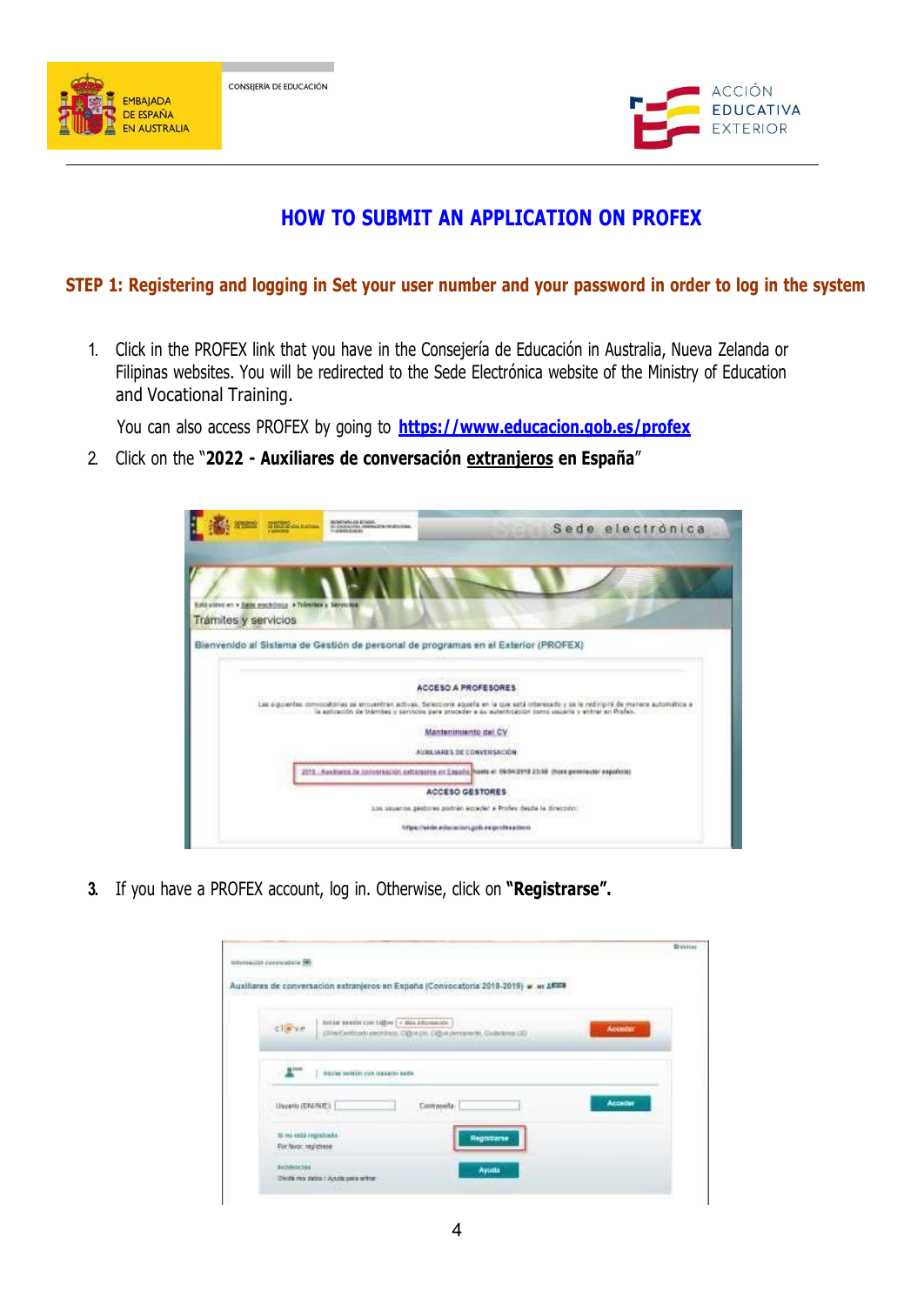



4. Then clik on "Registro de persona física sin Certificado Digital".



5. Registro.

| Registro:                                                                   |                     |                                                                                                                                                                                                                                                                                                                                                                                                                                                                                                                                                                |
|-----------------------------------------------------------------------------|---------------------|----------------------------------------------------------------------------------------------------------------------------------------------------------------------------------------------------------------------------------------------------------------------------------------------------------------------------------------------------------------------------------------------------------------------------------------------------------------------------------------------------------------------------------------------------------------|
|                                                                             | "Gámo regismente!   |                                                                                                                                                                                                                                                                                                                                                                                                                                                                                                                                                                |
| Formulatio de registro de enuarios                                          |                     |                                                                                                                                                                                                                                                                                                                                                                                                                                                                                                                                                                |
|                                                                             |                     | If Elegan de cérécrer documents                                                                                                                                                                                                                                                                                                                                                                                                                                                                                                                                |
| Herobre (*)                                                                 |                     |                                                                                                                                                                                                                                                                                                                                                                                                                                                                                                                                                                |
| Primar analysis (*)                                                         |                     |                                                                                                                                                                                                                                                                                                                                                                                                                                                                                                                                                                |
| legands spelus:                                                             |                     |                                                                                                                                                                                                                                                                                                                                                                                                                                                                                                                                                                |
| <b>WORK IT!</b>                                                             | astalano *          |                                                                                                                                                                                                                                                                                                                                                                                                                                                                                                                                                                |
| The absolution of                                                           | $341 - 7$           |                                                                                                                                                                                                                                                                                                                                                                                                                                                                                                                                                                |
| Ell hasp de seleccionar Otto específica quar.                               |                     |                                                                                                                                                                                                                                                                                                                                                                                                                                                                                                                                                                |
| 127 Import Ricard & IT                                                      | Elevision Sv3545671 |                                                                                                                                                                                                                                                                                                                                                                                                                                                                                                                                                                |
| Eate contribuator ne alizzara como tassano de occasio a la Sana electricita |                     |                                                                                                                                                                                                                                                                                                                                                                                                                                                                                                                                                                |
| Contraseful (1)                                                             |                     |                                                                                                                                                                                                                                                                                                                                                                                                                                                                                                                                                                |
| Nepta compareta (1)                                                         |                     |                                                                                                                                                                                                                                                                                                                                                                                                                                                                                                                                                                |
| Colneo Electrónico (*)                                                      |                     |                                                                                                                                                                                                                                                                                                                                                                                                                                                                                                                                                                |
| Rental Corrent Electronicial (T)                                            |                     |                                                                                                                                                                                                                                                                                                                                                                                                                                                                                                                                                                |
| Taskford Industry                                                           |                     |                                                                                                                                                                                                                                                                                                                                                                                                                                                                                                                                                                |
|                                                                             |                     | El signeo decó dinte y lei teléfono ard-V imigador se utilizarári para weider conserzaciones relativas a confirmites impresentados en esta belle electrónic                                                                                                                                                                                                                                                                                                                                                                                                    |
|                                                                             |                     |                                                                                                                                                                                                                                                                                                                                                                                                                                                                                                                                                                |
| Fierschules".                                                               |                     | 12 I'll the acuerdo con la vigente Ley Orgánica 15/1999, de 15 de diciembre, de Printección de Datos española y el R.D. 1729/2997 que la desarrolla.<br>le consolarios que los datos que iscopión en el presente formulario pasas a formar parte de nuestra base de datos: fasiendo usted derecho<br>de opposition assesso restificación y canoniación de sua darea la desea apenar estre derechos contacte con reportos en<br>ente, contidentales emiendoros un coreo electronas con su mortam y apalloca, trabuento en el campo esunto el texto. Sonar Datos |
| de Colos de sienticos de la Dirección General de la Policia                 |                     | [1] I'll Clestam cap tos dator que figuran an nº solicitud de regatio son cartos, asumendo en cato contrato. las responsabilidades que poderam.<br>delivance de la introdutibal y autoizzando al Ministerio de Educación. Cultura y Deporte la consulta de los mismos en el Bolenia de Verificación                                                                                                                                                                                                                                                            |

Please provide the information required. The fields marked with an  $*$  are compulsory. Make sure your data coincide with the data on your passport.

- **Nombre:** name and middle name(s)
- **Primer apellido**: last name
- **Segundo apellido:** please ignore**.**
- **Idioma**: language
- **Tipo de documento**: select "Otro"
- **En caso de seleccionar "Otro" indica cuál**: select "Pasaporte"
- **Contraseña:** password
- **Repita contraseña**: repeat password
- **Correo electrónico**: email address
- **Teléfono móvil**: mobile phone

Your **passport number** is going to be your **usuario** (username) when you want **to log onto** the system. Make sure that your **passport number** corresponds to a **valid passport** (at least until September 2023) so that you will not have to change it in the future. This is the number that will appear in the **acceptance letter**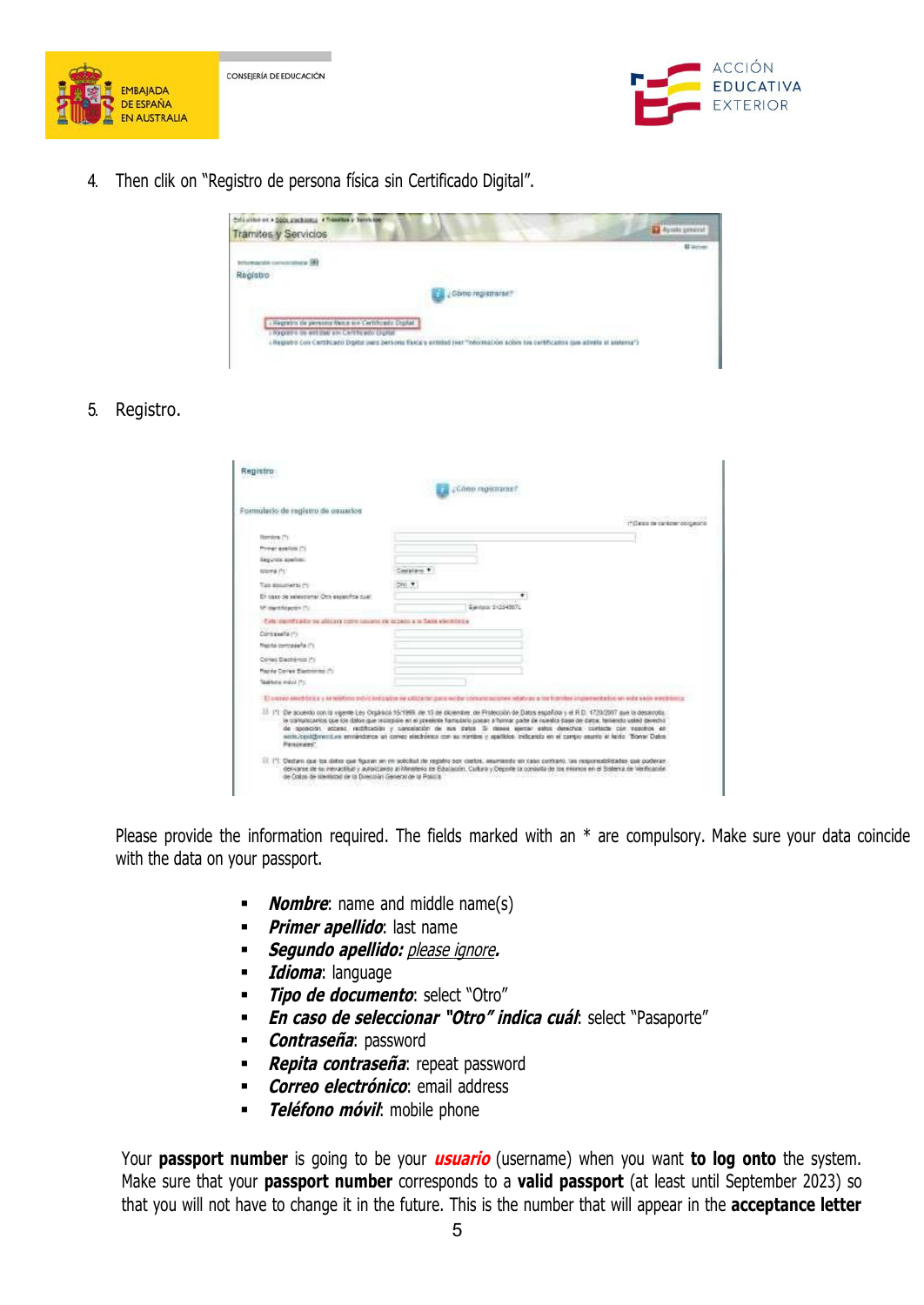



**from the school** and you will need this letter with the correct passport number to apply for your **visa.** 

The following rules apply to create your **own password**:

- $\triangleright$  Use at least 6 characters and no more than 18.
- Use at least **a number** among these characters.
- Use a combination of **lowercase** and **UPPERCASE letters**.
- > Include at least one of these characters: (., :, ; + \* / i ! ¿ ? " \$ % () = < > ). Example: 13KOalas?

By clicking on the tick boxes to accept the Privacy Policy and declare that all details furnished are true and correct.

If you agree with the information you have provided, click on **aceptar**. Only use **limpiar** if you want start over again.



**6.** In the next window you are asked to confirm data (*Confirmar Registro*). You can check the information and, if it is correct, click on **Confirmar**

You have now set your **usuario (username)** and **contraseña (password)**.

You will receive an email confirming your user name and password. **Click on the link** in the message to activateyour access to PROFEX as soon as you receive the e-mail. If you do not answer within 24 hours, it will be cancelled.

7. You are ready for the next step: **complete your CV**.

You can do this immediately after setting your user number and password or you can log onto the system later tofollow the next step.

To log on again go to PROFEX: <https://www.educacion.gob.es/profex>

Click on the **2022 - Auxiliares de conversación extranjeros en España**

Enter your usuario and contraseña and click on **Acceder.**

| anjeros en España (Convocatoria 2018-2019) en ARITO |
|-----------------------------------------------------|
|                                                     |

Then click on **Acceso al trámite.**

**Follow the same procedure should you be logged off for any reason.**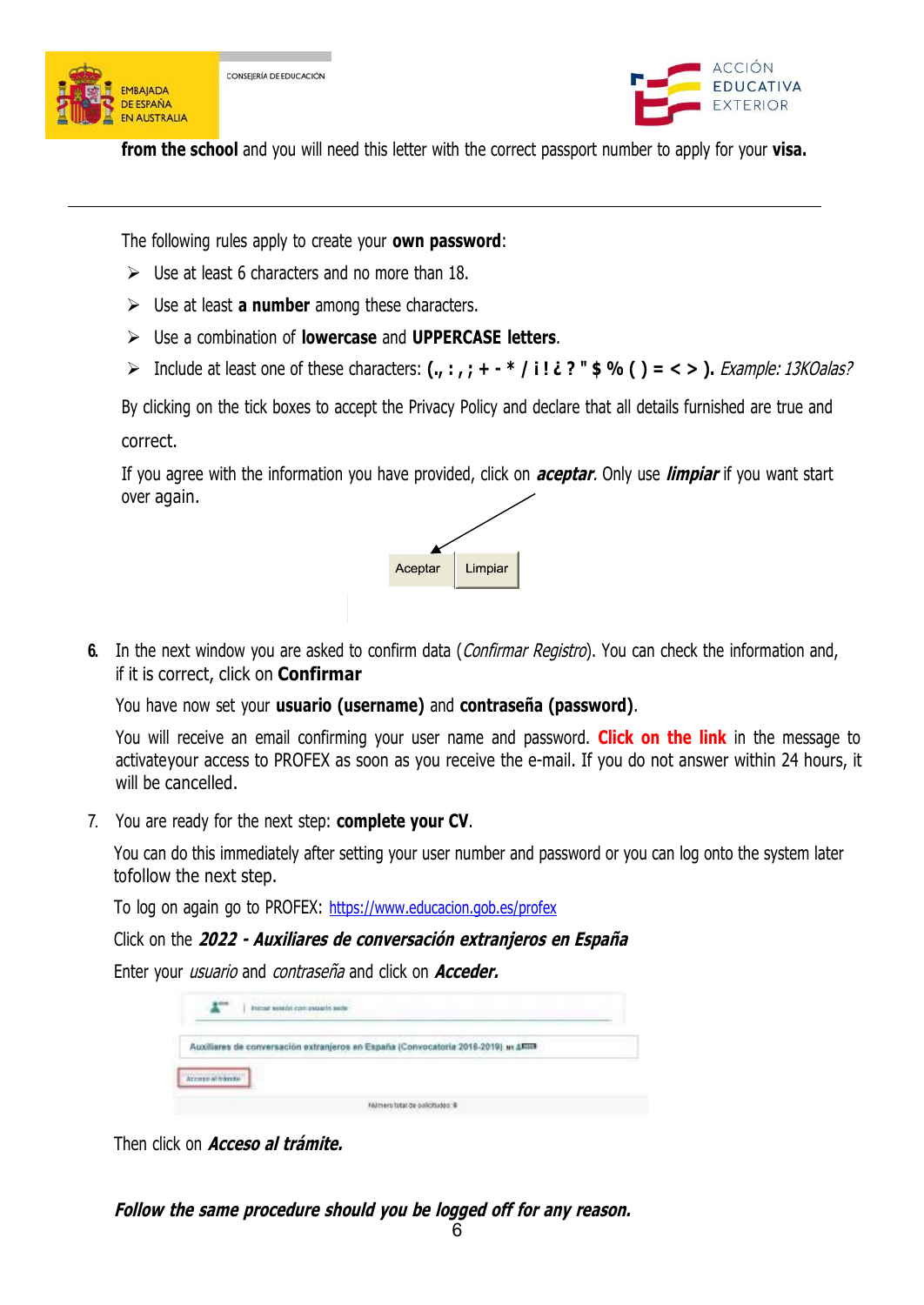

# **STEP 2: Complete your curriculum**

You must complete your CV (**Curriculum)** before you can submit your application (**Presentación solicitudes).**



You will see you can **skip** many sections since they do not apply to foreign Language Assistant candidates.

1. Click in **Curriculum** and remember that the fields with \* are compulsory.

Next to some of the fields you will see the following message: **Añadir Documentos** (add documents). You should **scan** the documents requested and **upload them into the system** (up to 3Mb each document). PDF documents work great. This will help to send the information directly to the office in Madrid.

2. Complete the compulsory fields (\*) of these sections.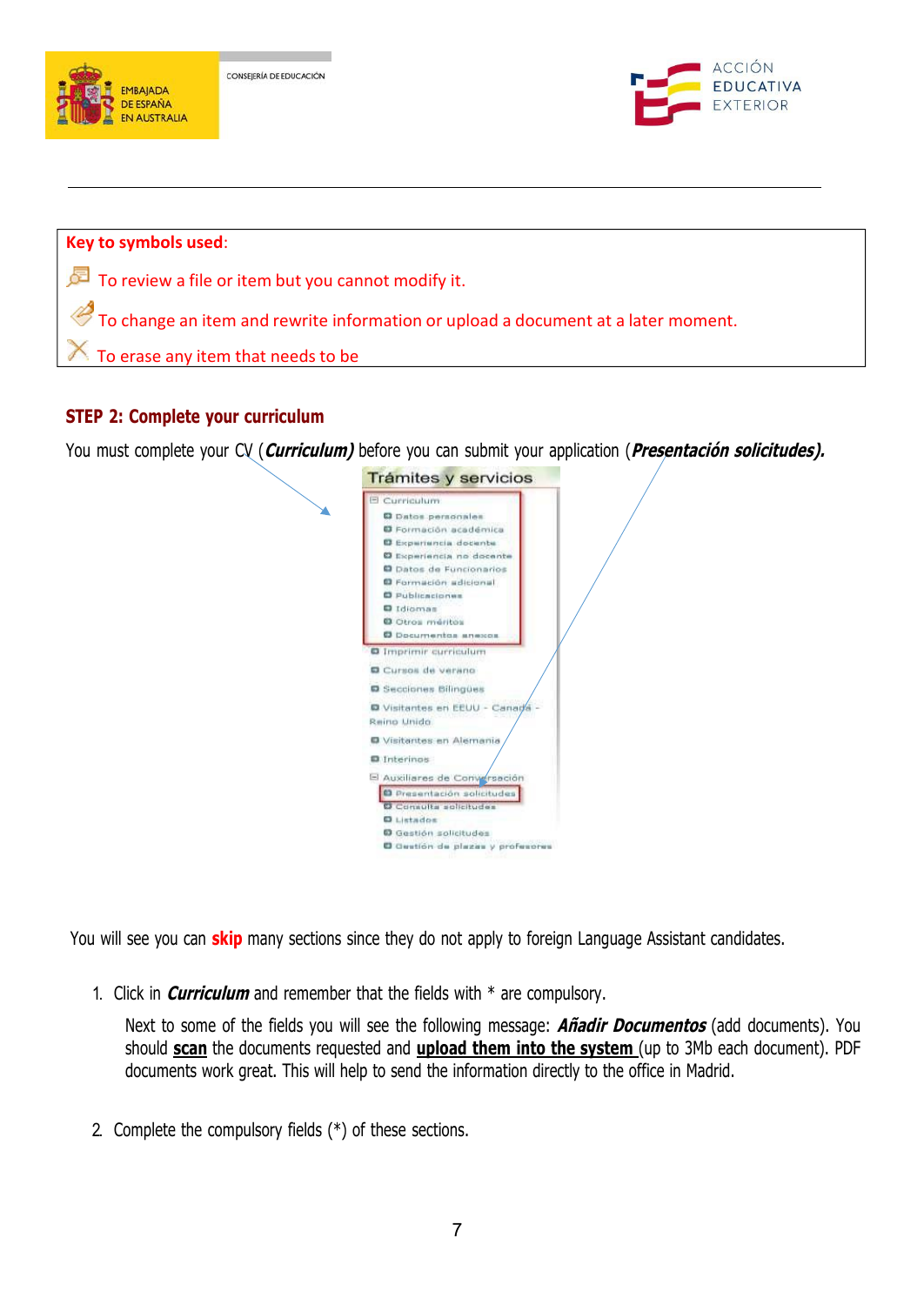



#### **a. Datos personales** (personal details)

| <b>Datos básicos</b>                  |
|---------------------------------------|
| Nombre (*);                           |
| Apellido (*):                         |
| Segundo apellido:                     |
| Fotografía tamaño carnet (**):        |
| Tipo documento (*):                   |
| Especificar:                          |
| Número documento (*):                 |
| Expedido en:                          |
| Fecha expedición: (dd/mm/aaaa)        |
| País de residencia (*):               |
| Nacionalidad (*):                     |
| Sexo (*):                             |
| Lugar de nacimiento:                  |
| Fecha de nacimiento (*): (dd/mm/aaaa) |
| Permiso de conducir:                  |
| Visado (Sólo visitantes EEUU):        |
| Tipo de visado:                       |
| Especificar:                          |
| Fecha caducidad: (dd/mm/aaaa)         |

**Basic details Nombre**: name and middle name(s)

#### **Apellido:** last name

**Segundo Apellido:** This field is for people that have a second last name as in Spanish custom. Do **not fill** this field with your middle name. If you have a hyphenated name, write it in full in the previous box for **Apellido**.

**Fotografía tamaño carnet**: Upload your scanned passport photo (.jpg).

**Tipo de documento**: (type of document) Passport

**Número de documento:** (docuemnt number): passport number

**País de residencia:** country of residence.

**Nacionalidad**: nationality.

Sexo: gender (*Hombre*, man; *mujer*, woman; N.C., no answer).

**Fecha de nacimiento (dd/mm/aaaa):** date of birth (dd/mm/yyyy).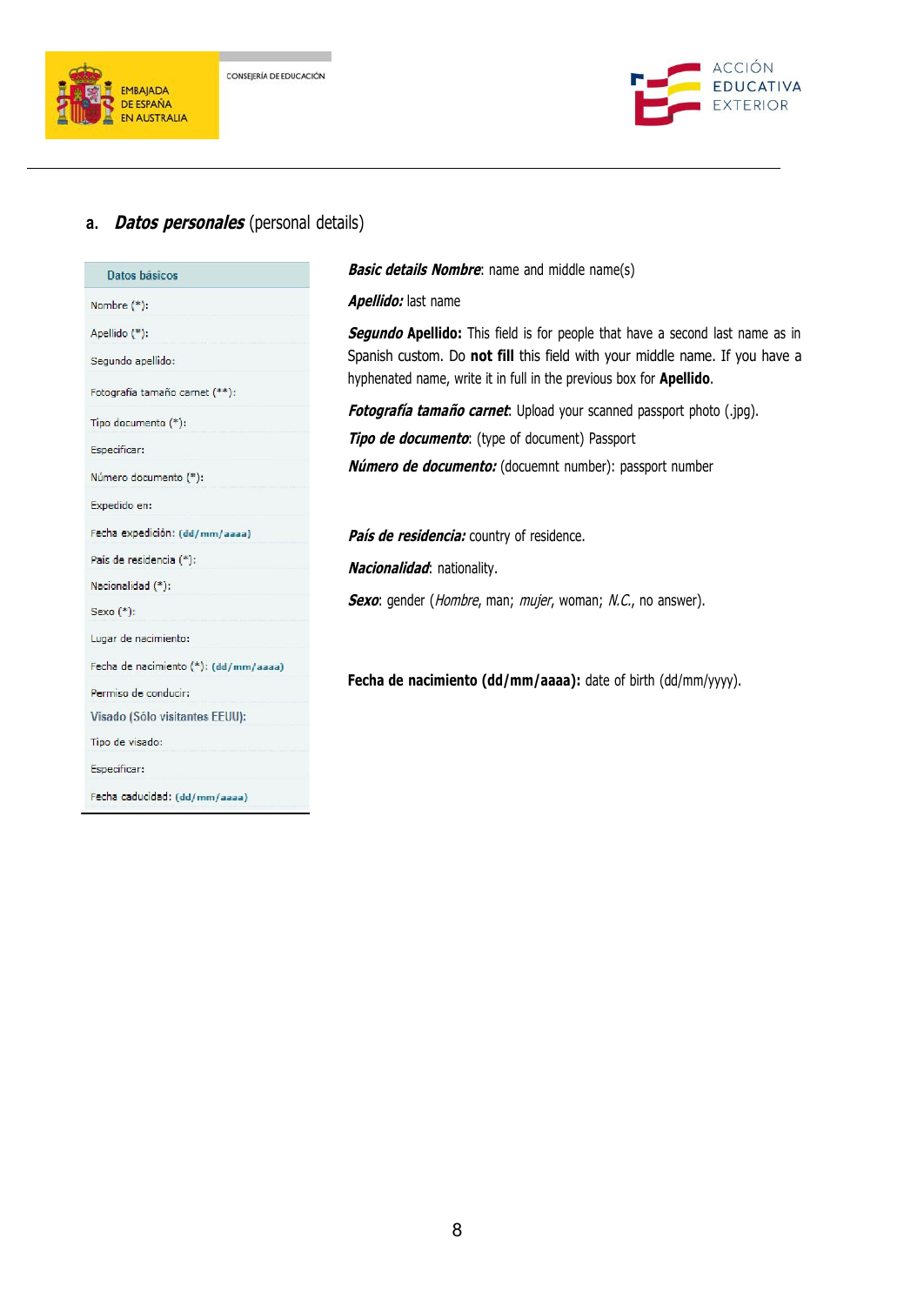



| Dirección permanente    |
|-------------------------|
| País (*):               |
| Estado:                 |
|                         |
| Comunidad Autónoma:     |
| Provincia:              |
| Localidad $(*)$ :       |
| Código Postal (*):      |
| Dirección (*):          |
| Teléfono 1 (*):         |
| Teléfono 2:             |
| Móvil:                  |
| Fax:                    |
| Correo electrónico (*): |

#### **Dirección permanente**: permanent address.

**País:** country.

**Localidad**: town. **Código postal**: zip code. **Dirección**: address. **Teléfono 1**: telephone.

**Correo electrónico**: email address.

| Dirección actual (Bloque Opcional) $\Box$ |
|-------------------------------------------|
| País $(*)$ :                              |
| Estado:                                   |
|                                           |
| Comunidad Autónoma:                       |
| Provincia:                                |
| Localidad (*):                            |
| Código Postal:                            |
| Dirección (*):                            |
| Teléfono 1 (*):                           |
| Teléfono 2:                               |
| Móvil:                                    |
| Fax:                                      |
| Correo electrónico adicional (*):         |
|                                           |

**Dirección actual (Bloque opcional)**: current address (optional). (your current address if different from the permanent one)

**País:** country.

**Localidad**: town. **Código postal**: zip code. **Dirección**: address. **Teléfono 1**: telephone.

**Correo electrónico adicional**: additional email address.

| Persona de contacto emergencias (Bloque Opcional) |  |
|---------------------------------------------------|--|
| Parentesco o relación:                            |  |
| Nombret                                           |  |
| Apellido:                                         |  |
| Segundo apellido:                                 |  |
| Pais:                                             |  |
| Estado o Provinciar.                              |  |
| Localidad:                                        |  |
| Dirección:                                        |  |
| Código Postal:                                    |  |
| Telefono 1:                                       |  |
| Teléfono 2:                                       |  |
| Móvět                                             |  |

**Persona de contacto emergencias (Bloque opcional)**: emergency conctact person (optional)

**Parentesco <sup>o</sup> relación:** relationship.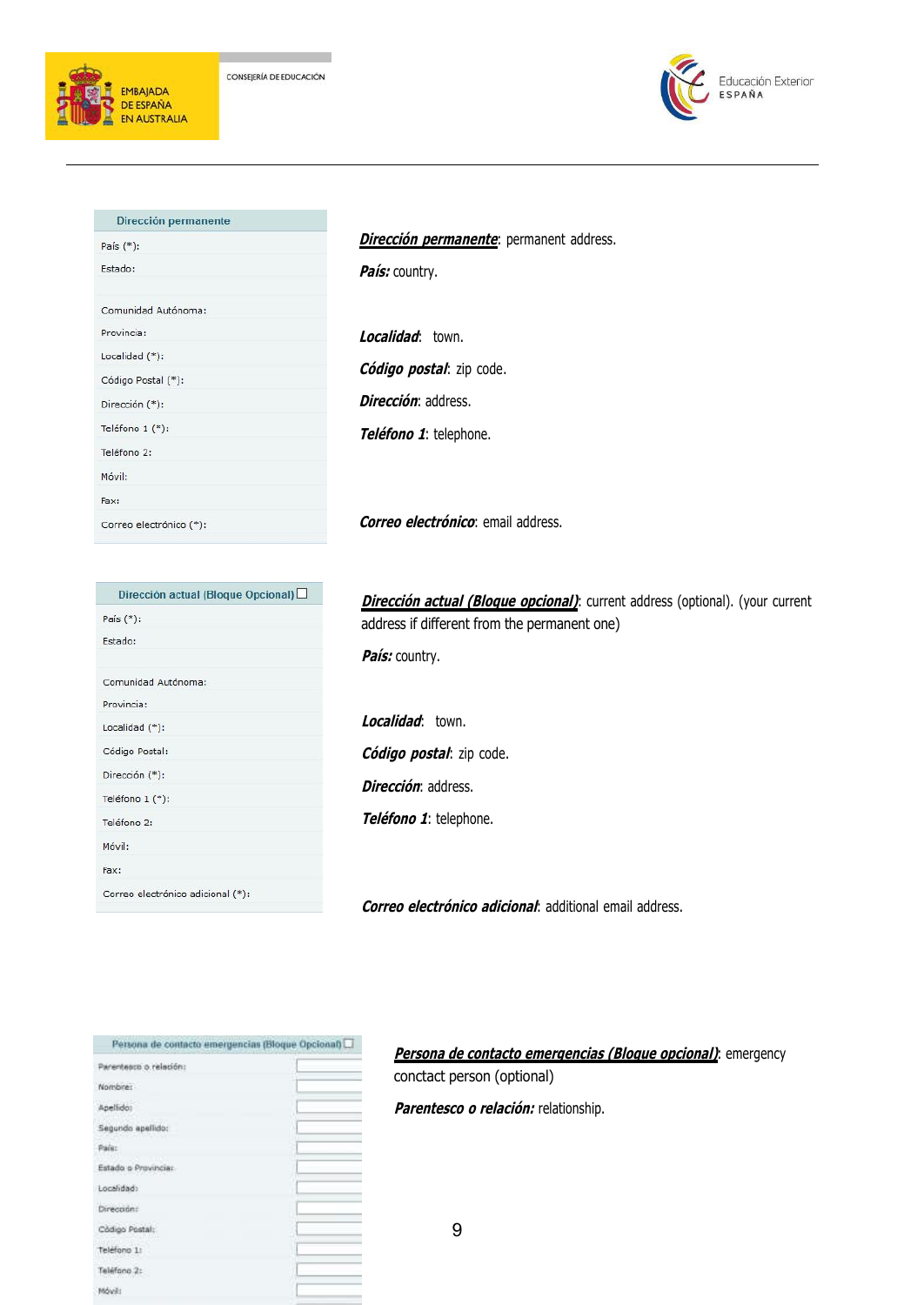



### **b. Formación académica** (studies)

Whenever you wish to add new information to this section, click on **Alta** to activate the fields.

| Consulta Formación Académica                                                                                                                                                                                                                                                                                                                                                          |                                                             |  |
|---------------------------------------------------------------------------------------------------------------------------------------------------------------------------------------------------------------------------------------------------------------------------------------------------------------------------------------------------------------------------------------|-------------------------------------------------------------|--|
| Para seleccionar un título, introduzca un mínimo de cinco letras en la caja de texto y seleccione un título de la lista<br>resultante, o bien, introduzca una letra, pulse sobre el botón de la izquierda y seleccione un título de la lista. Cuantos más<br>ceracteres introduzca, el resultado será más aproximado. En caso de que no aperezca el título que desea, introduzca toda | denominación del título, por ejemplo "Filología Hispánica". |  |
| Universidades españolas :                                                                                                                                                                                                                                                                                                                                                             |                                                             |  |
| Otros Centros I                                                                                                                                                                                                                                                                                                                                                                       |                                                             |  |
| 广大安宁                                                                                                                                                                                                                                                                                                                                                                                  |                                                             |  |
| Titulos españoles:                                                                                                                                                                                                                                                                                                                                                                    |                                                             |  |
|                                                                                                                                                                                                                                                                                                                                                                                       |                                                             |  |
| Titulos no recogidos en el apartado<br>antenor :                                                                                                                                                                                                                                                                                                                                      |                                                             |  |
| Fecha de inicio estudios : (dd/mm<br>$1a$ aaaa $3$                                                                                                                                                                                                                                                                                                                                    |                                                             |  |
| Fecha de fin estudios : (dd/mm/anna)                                                                                                                                                                                                                                                                                                                                                  |                                                             |  |
| Estudiante último curso :                                                                                                                                                                                                                                                                                                                                                             |                                                             |  |
| Note Media Expediente :                                                                                                                                                                                                                                                                                                                                                               |                                                             |  |
| Fichero anexo (Titulo):<br>Tamaño máxioso del archivo adjunto:<br>3145-                                                                                                                                                                                                                                                                                                               | No file selected.                                           |  |
| Certificación<br>académica (Calificaciones):<br>Tamaño máxime del archivu adjunto:<br>3885                                                                                                                                                                                                                                                                                            | No file selected.<br><b>Things</b>                          |  |
| Contrastado :                                                                                                                                                                                                                                                                                                                                                                         |                                                             |  |

- Unless you have studied in a Spanish university, go to **Otros centros (Overseas schools/colleges)** and enter the name of the college or university where you have studied or are currently studying.
	- **CAP:** leave it blank.
	- Then go to **Títulos no recogidos en el apartado anterior** and enter the degree you have obtained orwill obtain from the university.
	- Finally enter the date when you started your studies, **Fecha de inicio de estudios** and when you completed your award, **Fecha de fin de estudios**.
	- In **Nota Media Expediente** enter your university aggregate score. Please remember that decimals in Spain are indicated with a comma  $($ , $)$ , not a dot  $($ . $)$ .
	- If you have not finished your studies and you are in the last year, click **Estudiante último curso**.

After you finish this block of information click on **Aceptar (accept)** and fill in the next block of information.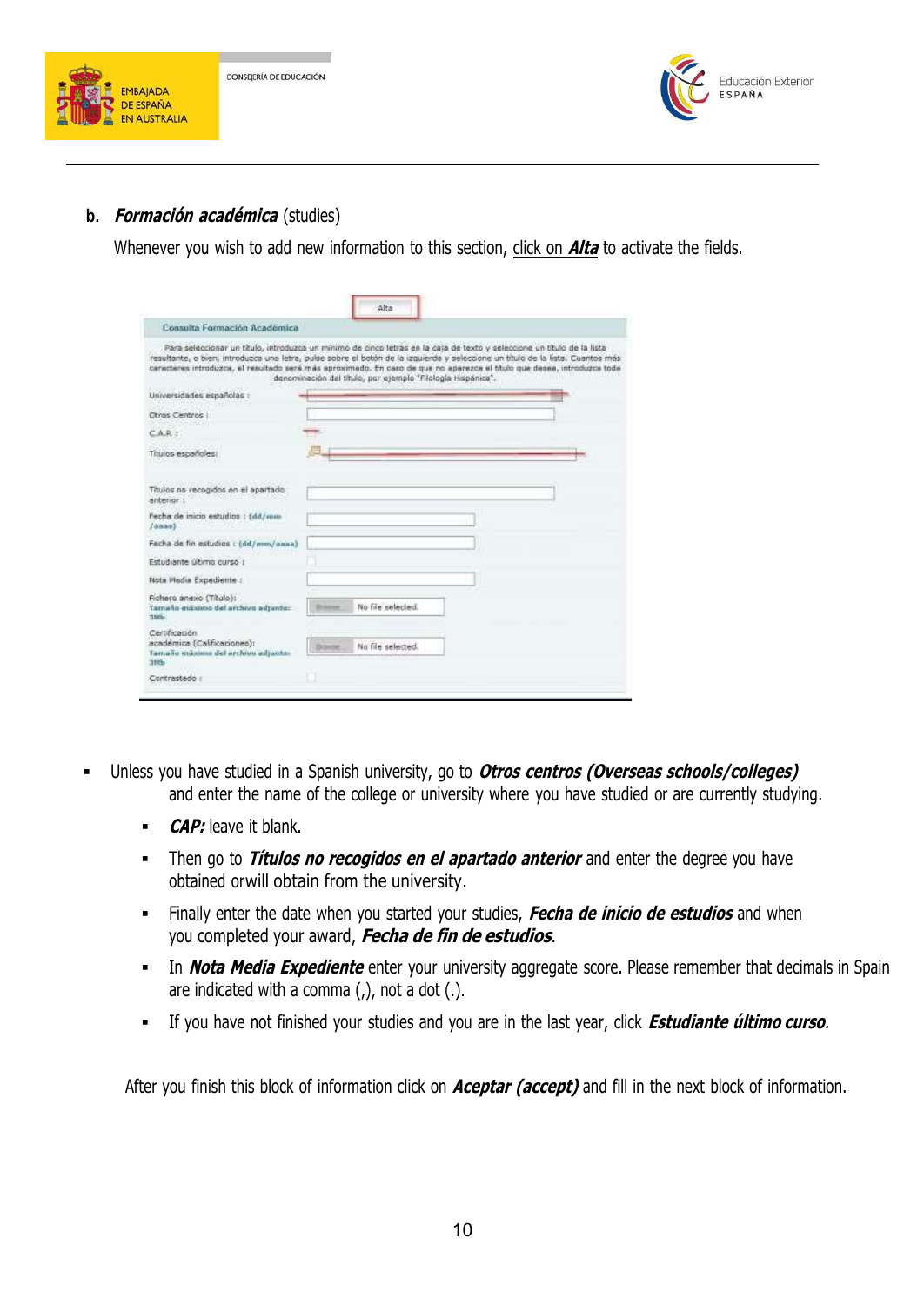



**c. Experiencia docente** (teaching experience). **YOU CAN SKIP THIS SECTION IF YOU DO NOT HAVE FORMAL TEACHING EXPERIENCE**

In this block of information provide details about any teaching experience you may have.

Remember that the fields marked with an \* are compulsory and that you have to click **Alta** first to be able toenter the fields.

- **Denominación del puesto**: your position in the job (e.g. ESL teacher, teacher of English).
- **Centro:** name of the school
- **Nivel de experiencia**:
	- **Primaria:** Primary
	- **Secundaria: Secondary**
	- *Universidad:* University
	- **Otros (especificar)**: other (spcify)
- **Especificar nivel de experiencia:** specify level (e.g. language school, adult education)
- **Clase de experiencia docente:**
	- **Privada:** Private Education (for non-government schools)
	- **Pública:** Public Education (for government schools)
- **Categoría del docente:**
	- **Funcionario de carrera**: permanent teachers of the Department of Education
	- **Interinos:** contract and relief teachers of the Department of Education
	- **Dtros:** others
	- **Tipo de enseñanza**:
	- **Reglada**: any education that leads to an official certificate: Primary, Secondary, TAFE, VET and University.
	- **No reglada** (not regulated by law): summer courses, workshops.
	- **Others: Especificar:** private lessons, etc.

After you finish this block of information go to **Aceptar** and fill in the next block of information.

#### **d. Experiencia no docente** (work experience) **YOU CAN SKIP THIS SECTION**

In this block of information provide details about any other professional experience that may be relevant. Remember that the fields marked with an \* are compulsory and that you have to click **Alta** first to be able to enter the fields.

- **Institución <sup>o</sup> empresa:** write the entity that you have worked for
- **Categoría Profesional:** position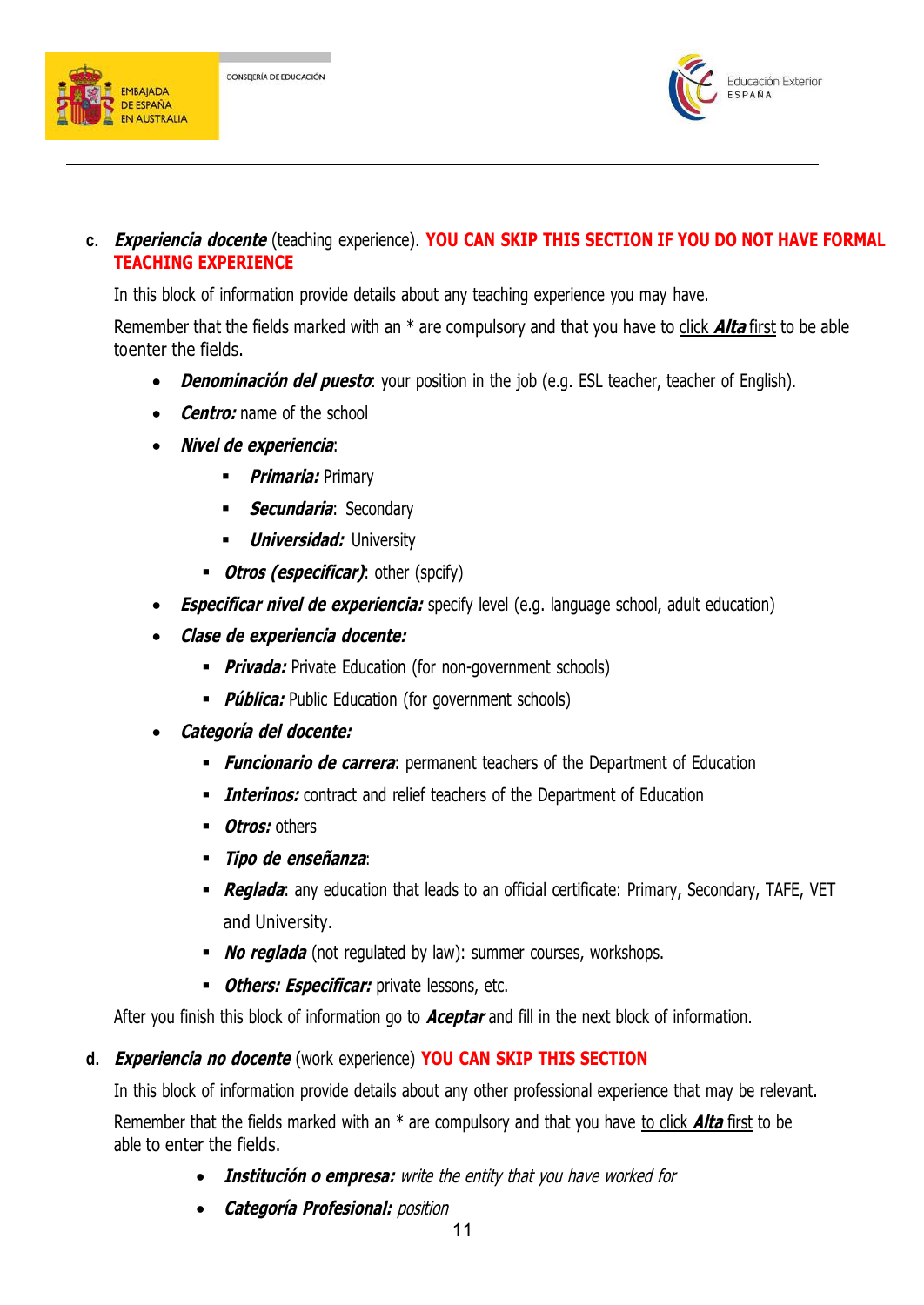



**Actividad Desarrollada:** job description

After you finish this block ofinformation go to **Aceptar** and fill in the next block of information.

**e. Datos de Funcionarios** (only for Spanish civil servants) **SKIP THIS SECTION**

# **f. Formación adicional** (other courses) **SKIP THIS SECTION**

In this block of information provide details about any other courses that you might have and that may be relevant (CELTA / TESOL training courses, etc.).

Remember that the fields marked with an \* are compulsory and that you have to click **Alta** first to be able to enter the fields.

- **Título del Curso:** name of the course.
- **Objetivos del Curso:** objective of the course.
- *Organismo*: centre where the course took place.

#### **g. Publicaciones** (publications) **SKIP THIS SECTION**

Provide details of any publications you have collaborated to if any.

# **h. Idiomas** (languages) **YOU CAN SKIP THIS SECTION**

Provide details about any other language that you may speak and the level of proficiency in speaking, reading, understanding and writing.

Remember that you have to click **Alta** first to be able to enter the fields.

# **i. Otros méritos** (other merits) **SKIP THIS SECTION**

In this section list any other experiences or activities that may be relevant.

Click on and the field **Descripción de Otros Méritos Relevantes** will be activated. Write the information you would like to provide.

# **j. Documentos anexos SKIP THIS SECTION**

Attach any other documents you think may be relevant and that have not previously been applicable for allprevious sections.

The first field does allow only 10 characters for the document name. The second field will allow you to specify <sup>a</sup> longer name and details.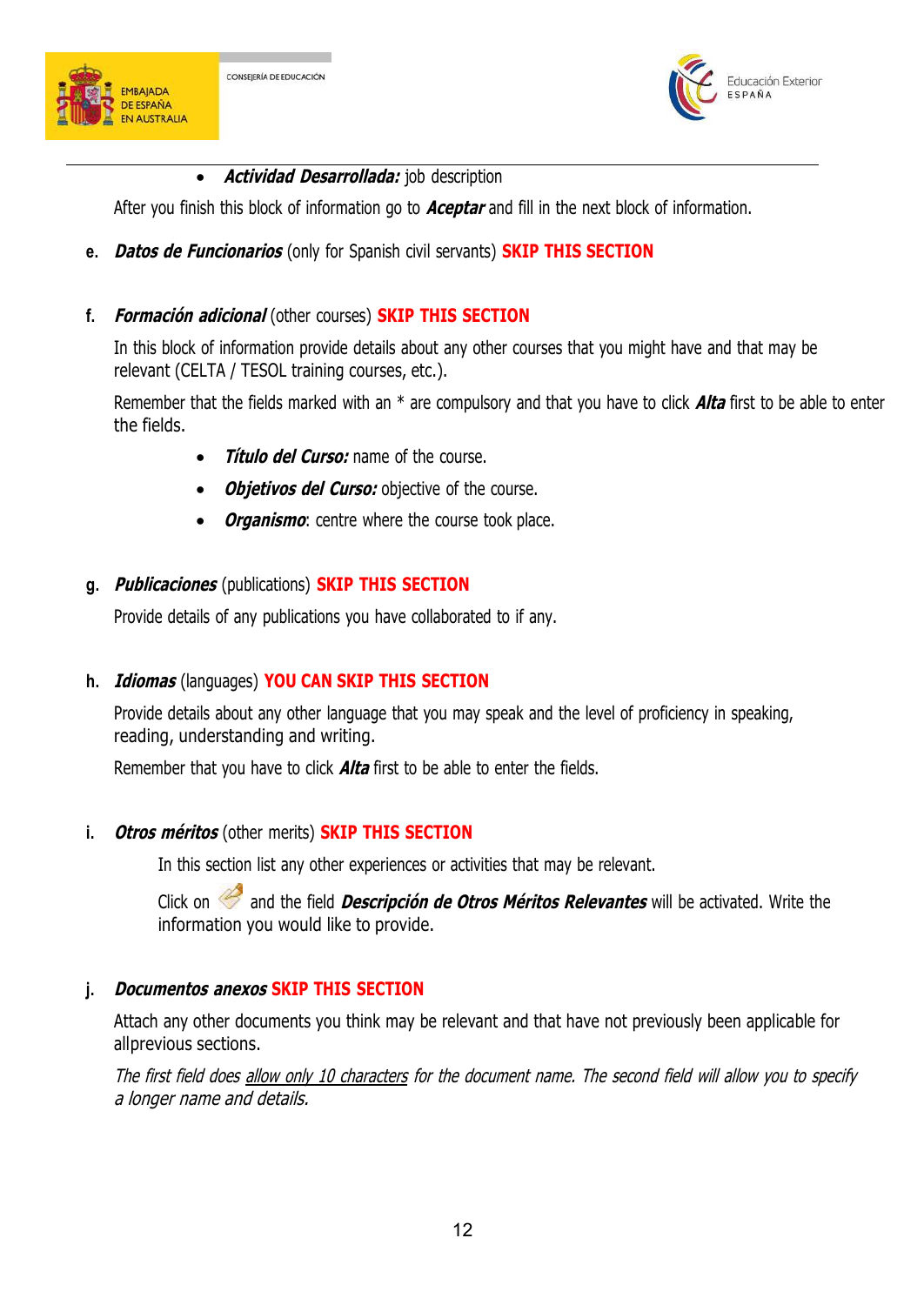



#### **How to change the information on the fields once the information has been saved**

You can update or modify the information you have saved as long as you have not submitted the application.

Once you have submitted your application, **you can only modify and update the information in the curriculum section, but your application will not be modified.**

#### **Example**

Let's imagine that the applicant has made a mistake when entering his/her **Formación académica** and the University is not the University of Barcelona.

| <b>Curriculum: Formación académica</b> |              |
|----------------------------------------|--------------|
|                                        | Ayuda        |
| Mostrar Instrucciones                  | Ir al inicio |
|                                        | Salir        |

**Última actualización CV: 08/01/2020 Última actualización sección: 08/01/2020**

| <b>Título</b>            | <b>Universida</b><br>du otros<br><b>Centros</b> | <b>Fichero</b><br>anex<br>$\bullet$<br>(Título | <b>Certificación</b><br>académica<br>(Calificacciones) | <b>Contrastació</b><br>$\mathsf{n}$ |   |  |
|--------------------------|-------------------------------------------------|------------------------------------------------|--------------------------------------------------------|-------------------------------------|---|--|
| Licenciadoen<br>Historia | Universidad<br>de Barcelona                     |                                                |                                                        |                                     | 屋 |  |

Click on this icon  $\triangle$  to edit the page and change the information.

If you want to delete the whole row click on  $\leq$ , then click on  $\times$  and go to **Aceptar** at the bottom of the page.If you need to write new information, remember you have to click first on **Alta** to activate the fields.

# **Once you have completed your CV, you are ready for the following step (3).**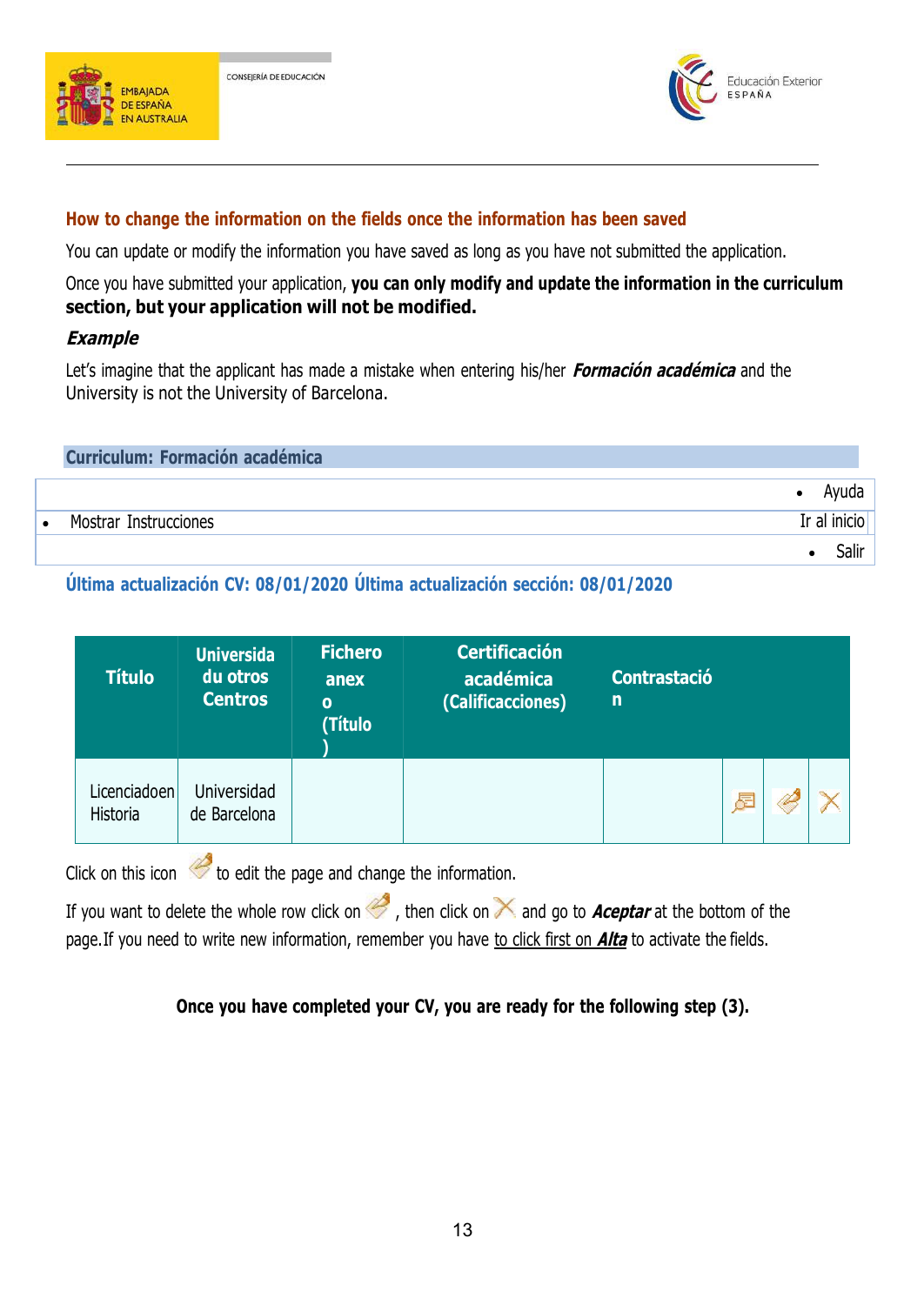



### **STEP 3: Complete the application for the Language Assistants Program**

On the left side of the same box where you have completed your CV you will find different programs.



**1.** Click in **Auxiliares de Conversación** and choose the option **Presentación solicitudes.**



2. Make sure that you select the option **2022 - Auxiliares de conversación extranjeros en España** as you will find other different options: Auxiliares de conversación **españoles** en el extranjero and applications from previous years.

Convocatoria: 2022 - Auxiliares de conversación extranjeros en España

**3.** Once you have chosen the right option, click on **Nueva solicitud.** However, if you are an English assistant in Spain right now, and you applied through PROFEX last year, click on **Renovación solicitud.**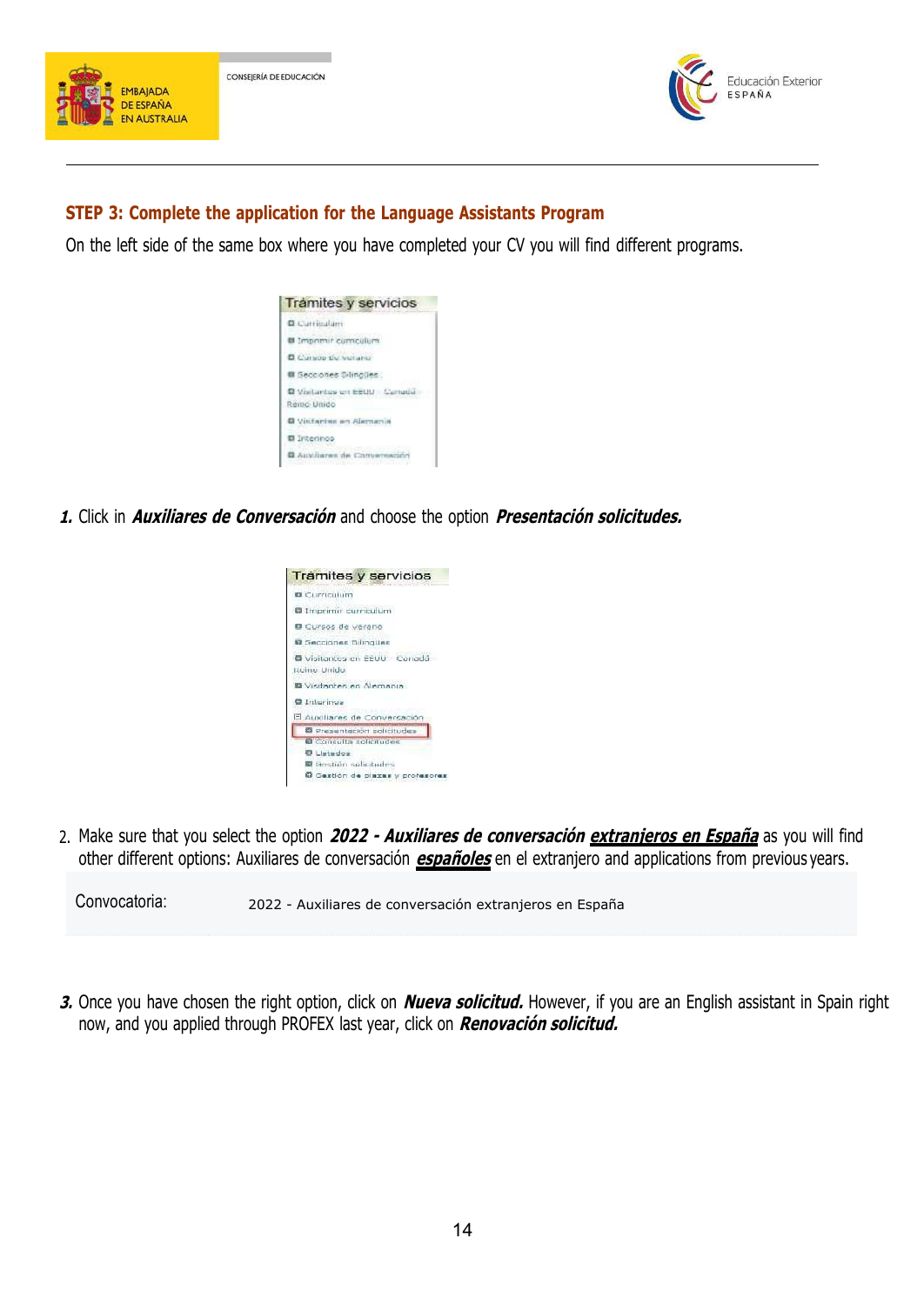



#### 4. **Requisitos** (requirements)

Remember that sections marked with an \* are compulsory.

| <b>Requisitos</b>                                                                                                                                                                                                                                                                                                                                                 |                  |
|-------------------------------------------------------------------------------------------------------------------------------------------------------------------------------------------------------------------------------------------------------------------------------------------------------------------------------------------------------------------|------------------|
| 1.- Tener nacionalidad australiana, belga (inglés), búlgara, canadiense,<br>china, danesa, estadounidense, filipina, finlandesa, holandesa,<br>luxemburguesa, neozelandesa, noruega, portuguesa o sueca.(*)                                                                                                                                                       | Añadir documento |
| Adjuntar en este apartado copia escaneada de la página del pasaporte donde aparecen los datos<br>personales y la fotografía.                                                                                                                                                                                                                                      |                  |
| 2.- No padecer enfermedad que impida el ejercicio de la docencia.(*)                                                                                                                                                                                                                                                                                              |                  |
| Los candidatos de países no pertenecientes a la Unión Europea que finalmente sean seleccionados<br>tendrán que aportar un certificado médico para solicitar el visado en sus países. El certificado expira a los<br>tres meses de la fecha de expedición, por lo que conviene esperar a tener la confirmación de haber sido<br>seleccionado antes de solicitarlo. |                  |
| 3.- Ser estudiante de último o penúltimo año de universidad o estar en<br>posesión de un título universitario.(*)                                                                                                                                                                                                                                                 | Añadir documento |
| Adjuntar una copia escaneada del título universitario o de la certificación académica personal (Official<br>Transcripts).                                                                                                                                                                                                                                         |                  |
| 4.- Presentar carta de motivación en español, inglés o francés de no<br>más de 300 palabras.(*)                                                                                                                                                                                                                                                                   | Añadir documento |
|                                                                                                                                                                                                                                                                                                                                                                   |                  |
| Adjuntar en este apartado el documento en el que explique los motivos por los que solicita una plaza de<br>auxiliar de conversación en España.                                                                                                                                                                                                                    |                  |

- Tick all5 requirements and upload the documents required by clicking on **Añadir documentos** (add documents) and selecting the scanned copies (PDF format).
- Requirement 1: Nationality. Upload a scan of your **passport** (photo and details page). Validity: at least until September 2022.
- Requirement 2: tick to indicate you do not suffer from any disease or illness that does not allow you to teach.

**Very important**: Please be aware that candidates joining the program from October to May/June will need to submit an **official medical certificate** when they lodge their VISA application.

- Requirement 3: proof of your university studies. You are required to hold a university degree or be at least a second or second to last year university student. Upload a scan of your **official degree** or **official academic transcript**.
- Requirement 4: write an essay or cover letter at least of 300 words, in Spanish or English, explaining why you would like to become a language assistant in Spain and upload it. **Please, state if you are applying for the January intake (not possible for Filipinos,Indians or Singaporeans)**.
- Requirement 5: upload a copy of a reference letter from your university or your work place. See "Letter of recommendation guidelines" at the end of this document.

# **MÉRITOS (merits) SKIP THIS SECTION**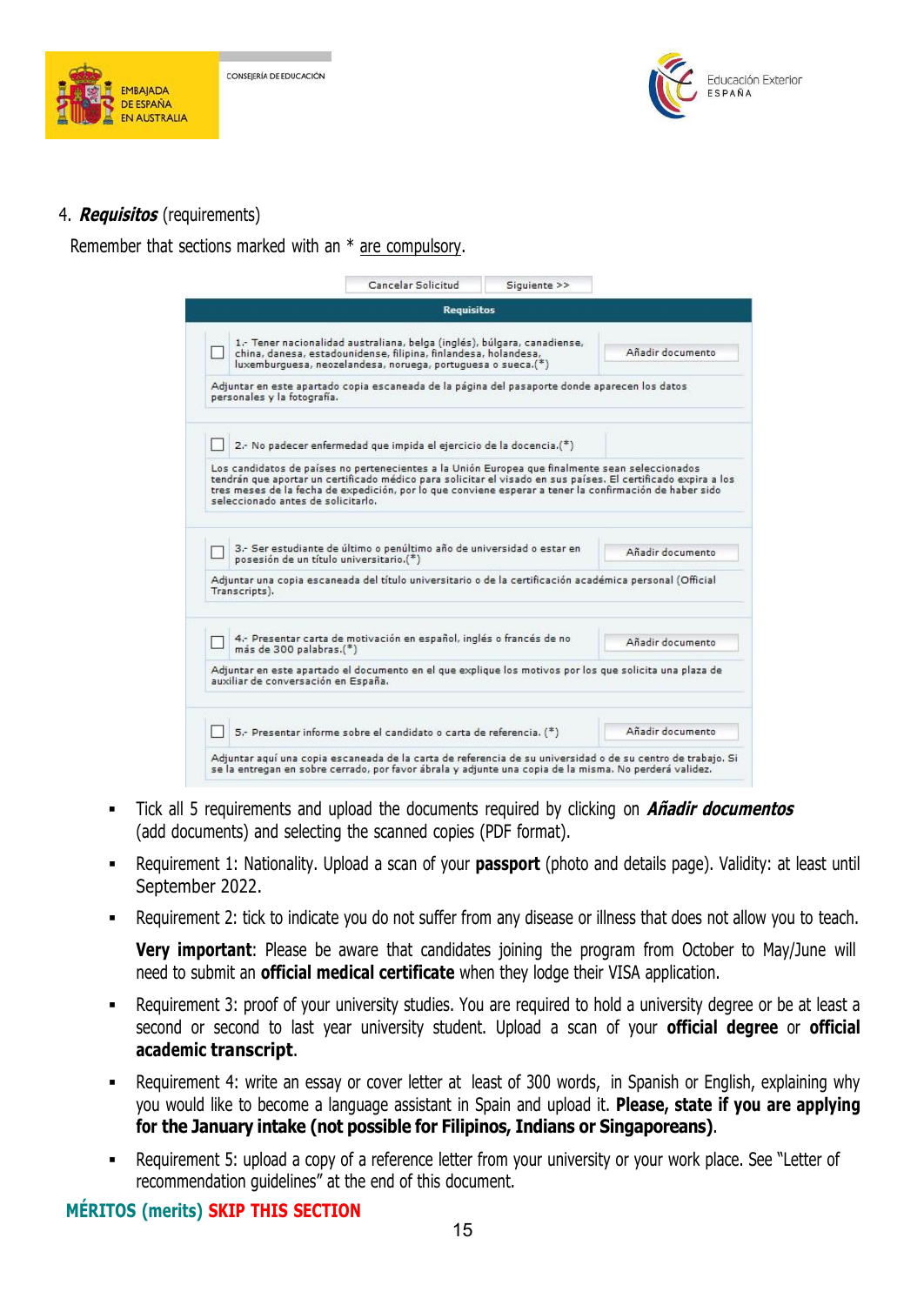



You may provide additional information that you think may be relevant. Upload copies of the documents.

1.- Otras titulaciones diferentes a la alegada para concurrir.

Adjuntar copia escaneada del Título Universitario en el apartado de Formación Académica del Currículum.

Provide any other certificates you may hold besides your university certificate degree (e.g. certificate B in Tourism) and upload it in the section Formación Académica (studies) of your Curriculum.

2.- Diplomas oficiales de español (DELE u otros).

Adjuntar copia escaneada de los diplomas o certificados acreditativos en el apartado de Idiomas del Currículum.

Enclose any official documentation of Spanish language certification (e.g. DELE) and upload it in the section Idiomas (*languages*) of your Curriculum.

3.- Conocimiento de otras lenguas distintas del español o la lengua materna.

Adjuntar copia escaneada de los diplomas o certificados acreditativos en el apartado de Idiomas del Currículum.

Include certificates of other spoken languages besides Spanish and English and upload it in the section Idiomas (*languages*) of your Curriculum.

4.- Cursos de formación del profesorado y metodología de la enseñanza de idiomas extranjeros.

Adjuntar documentación acreditativa en el apartado de Formación Adicional del Currículum.

Include certificates in teaching methodology (e.g. Salamanca courses) and upload it in the section of Formación Adicional (*other courses*) of your Curriculum.

5.- Experiencia docente.

Adjuntar copia escaneada de la documentación acreditativa en el apartado de Experiencia Docente del currículum.

Enclose any documentation that certifies your experience as a teacher (e.g. reference letter from principals) and upload it in the section Experiencia Docente (teaching experience).

After you have completed this block of information go to the top of the page and click on **Siguiente** (Step 4)**.**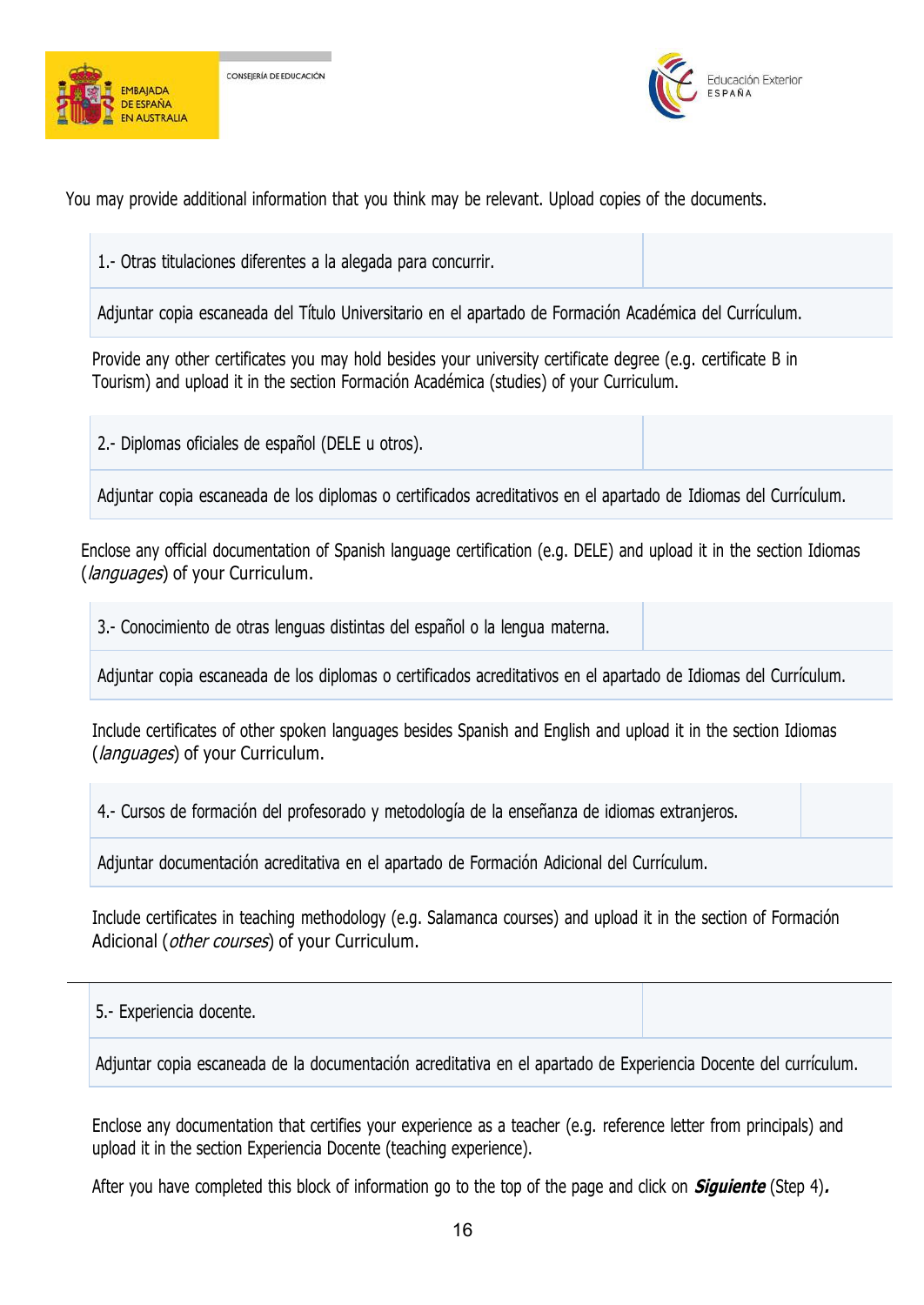



# **STEP 4: Choose your destination in Spain PAGE 1**

# **DATOS DE INTERÉS**

Click on the tick box  $\blacksquare$  and a menu will be displayed.

| <b>Destino</b> | <b>Preferencia</b> | Situación de destinos |  |
|----------------|--------------------|-----------------------|--|
| España         |                    |                       |  |
|                |                    |                       |  |

**Please, just click España.** Although the Destino column may also show Andorra, disregard that option.

# **PAGE 2**

Now select the Autonomous Community (region) you would like to go.

Choose one region from each column (A, B, C) and then number the columns with 1,2, and 3; 1 being your first preference.

Be aware that **different countries** may have **different Autonomous Communities assigned**. Before choosing yourregions, check which ones are available for each nationality.

| Grupo A - Orden de preferencia | Grupo B - Orden de preferencia                          | Grupo C - Orden de preferencia                             |  |
|--------------------------------|---------------------------------------------------------|------------------------------------------------------------|--|
| de este destino: $3 \times 3$  | de este destino: $\begin{bmatrix} 1 \\ 1 \end{bmatrix}$ | de este destino: $\begin{array}{ c c } \hline \end{array}$ |  |
| Asturias                       | Aragón                                                  | Andalucía                                                  |  |
| Ceuta y Melilla                | Cantabria                                               | Castilla León                                              |  |
| Extremadura                    | Castilla La Mancha                                      | <b>Islas Baleares</b>                                      |  |
| La Rioja                       | Cataluña                                                | Madrid                                                     |  |
| Navarra                        | Galicia                                                 | Murcia                                                     |  |
| País Vasco                     | <b>Islas Canarias</b>                                   | Valencia                                                   |  |
|                                |                                                         |                                                            |  |

Once you have ticked the Autonomies, save in **Guardar datos** before you go to **página anterior**. Now click on **Siguiente** and fill **Datos de interés**.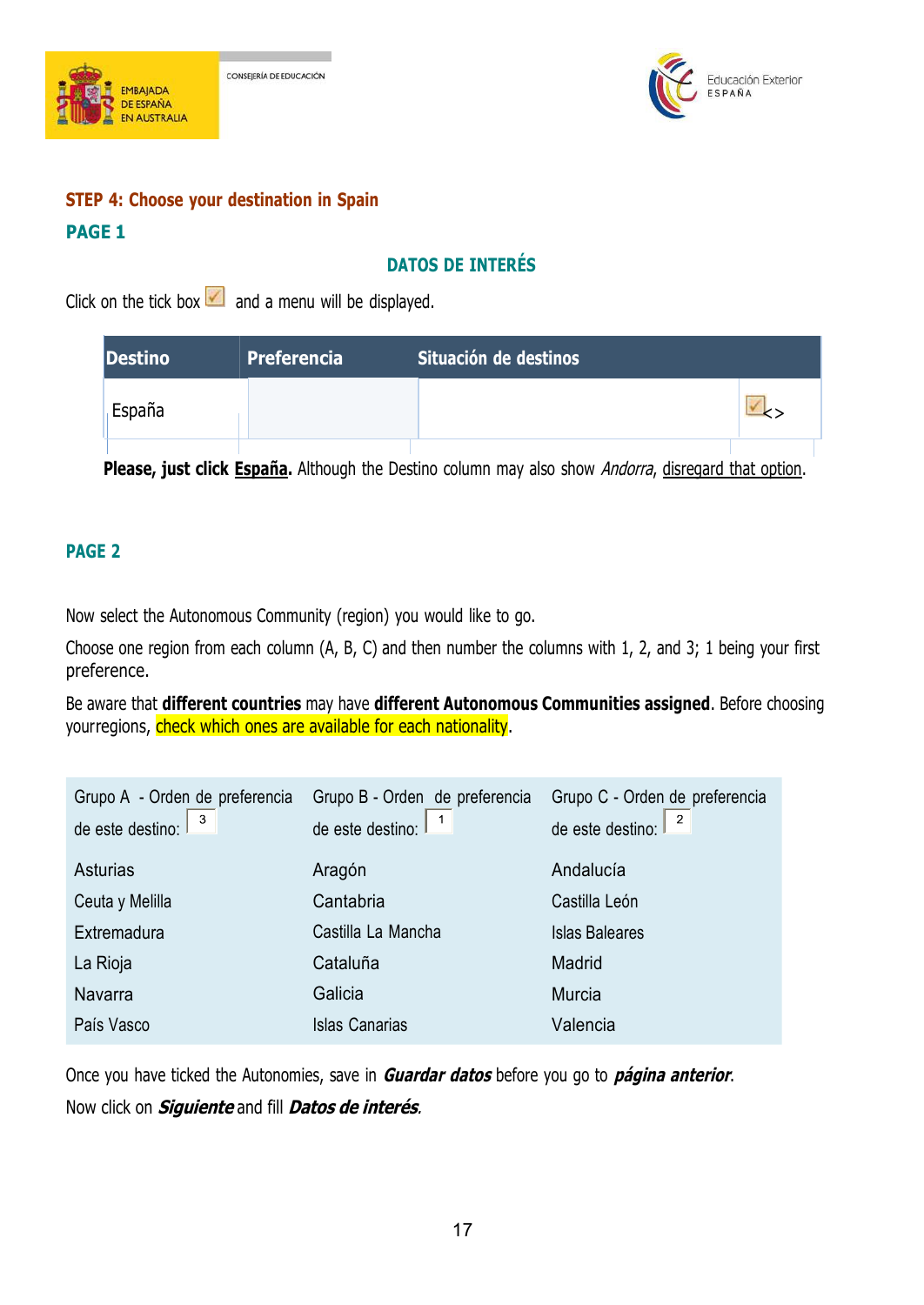





# **PAGE 3**

# **Datos de interés** (More details)

- **1.** ¿Qué idioma desea enseñar? (\*) **(What language do you want to teach?)**
	- **Inglés**
	- Francés
	- Chino
	- Portugués
	- Alemán
- 2. Piensa desplazarse al país acompañado? (\*) **(Are you planning to go with your partner/ spouse/ familymember (s)**?
	- No
	- Sí, con pareja (yes, with partner)
	- Sí, con hijos (yes, with child/children)
	- Sí, con pareja e hijos (yes, with partner and children)
- **3.** ¿Su pareja también solicita participar en elprograma? (\*) **(Is your partner also applying for this program too?)**
- 4. Si su pareja también participa en el programa y desea que lo tengamos en cuenta, indique a continuación su nombre y apellidos / If your partner is also taking part in the program and you would like us to take this into account, write their full name here.
- **5.** ¿En qué tipo de centro educativo desea trabajar? (\*) **(What type of centre would you like to work in?)**
	- Primaria/Infantil (Kindergarten / Primary)
	- Secundaria/Bachillerato (Secundary)
	- Escuela Oficial de Idiomas (School of languages)
	- Indiferente (Indifferent)
- **6.** Información adicional que pueda ser relevante para la adjudicación de destino o el desempeño de sus funciones (ej problemas de movilidad, discapacidades, problemas físicos o psicológicos, enfermedades crónicas, etc) / **Additional information that could be relevant to assign the area or type of school, or that may affect yourwork (e.g. mobility issues, disabilities, physical or psychological issues, chronic diseases or conditions, etc.)**
- 7. ¿Qué tipo de población preferiría que se le asignara? (\*) **(What kind of area would you prefer to be assigned to)**?
	- Zona urbana, ciudad grande (big city)
	- Zona urbana, ciudad mediana (town)
	- Zona urbana, ciudad pequeña (small town)
	- Área rural (rural area)
	- Sin preferencia (indifferent)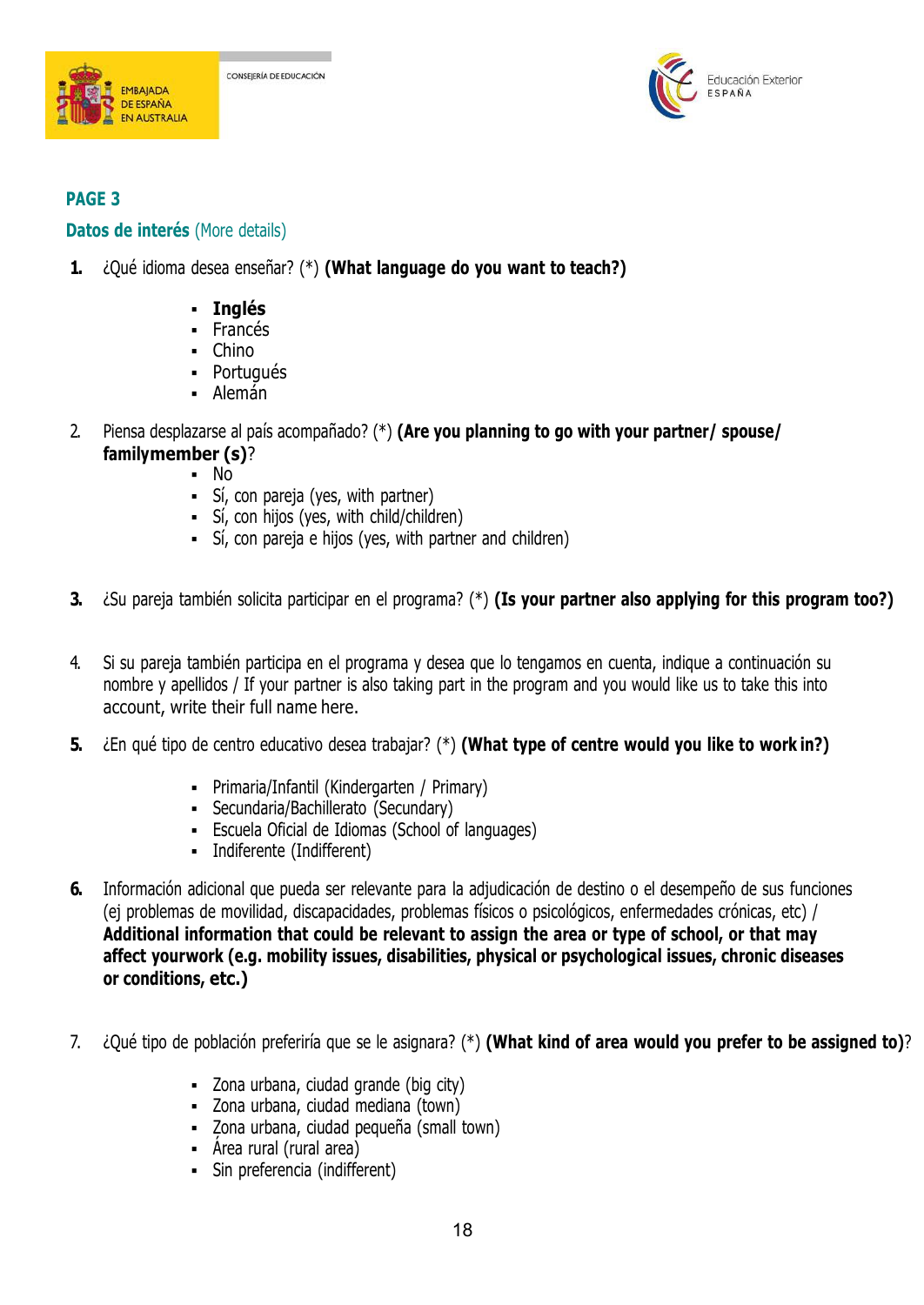



- 8. ¿Tiene formación o experiencia específica en alguna de estas áreas? ¿Qué tipo de formación o experiencia? **Do you have any specific training or experience in these areas? What kind of training or experience?**
	- Artes y Humanidades/ Arts and Humanities
	- Ciencias / Science
	- Comercio / Business
	- Música o Danza /Music or Dance
	- TIC/ ICT
	- Turismo y Hostelería / Tourism and Hotel Management

**Once you have finished this page, you have completed the application**

You have now completed your application. You have the option to:

| <b>Destino</b> | Preferencia | Situación de destinos |   |  |
|----------------|-------------|-----------------------|---|--|
| España         |             | Borrador              | 圧 |  |

|  | Review your application Change your application $\times$ Delete your application |  |
|--|----------------------------------------------------------------------------------|--|
|--|----------------------------------------------------------------------------------|--|

When you are satisfied with your application, click on **Volver a la lista de solicitudes.**

# **STEP 5: Submit your application**

#### **PAGE 1**

This is the last step before submitting your application. **You will not be able to change any information once you submit your application.**





Remember that you can always modify your application before submitting it by clicking on **Modificar**, but you cannot modify it after it is submitted.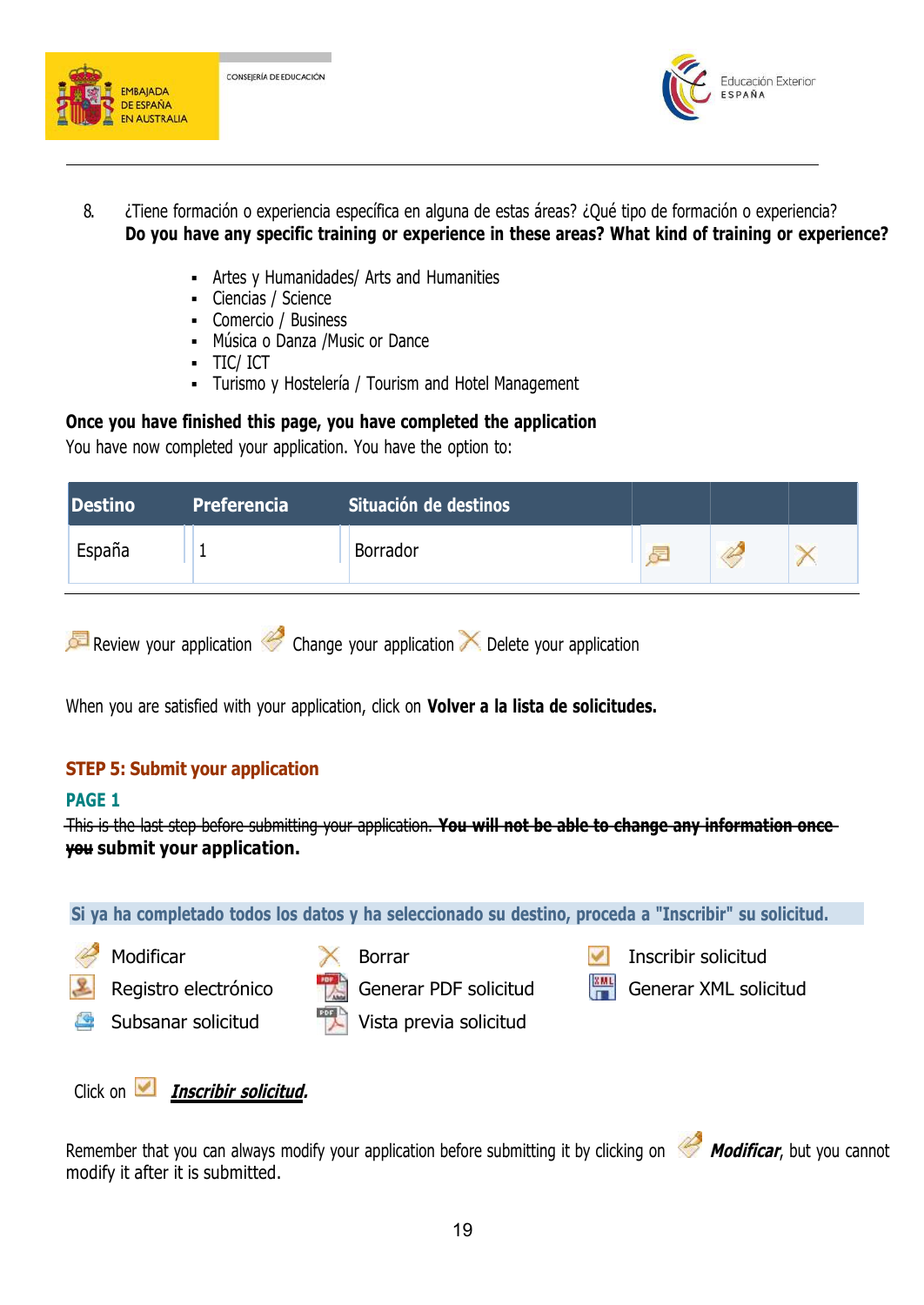



### **PAGE 2**

Once you have submitted your application you will see the following message informing you that the process has been accomplished successfully.

#### **Mensajes producidos por la última operación:**

- **El proceso terminó correctamente.**
- Figura más abajo el resumen digital de este fichero, codificado en hexadecimal. Puede obtener herramientas gratuitas para comprobar dicho resumen en este sitio: [http://digestit.kennethballard.com/download.html,](http://digestit.kennethballard.com/download.html) o en varios sitios de Internet que puede localizar con su buscador favorito.
- El resumen digital es el resultado de aplicar un algoritmo públicamente conocido a un conjunto de datos (SHA- 1 en este caso), obteniendo un valor numérico (que recibe el nombre de hash) que es único para dicho conjunto. Las características principales de este hash son que una pequeña variación en los datos originales produce

un resultado muy distinto, y que es prácticamente imposible deducir cómo modificar un documento para que produzca el mismo 'hash' que otro dado.

En el impreso oficial que debe obtener a continuación y presentar antes del en cualquiera de los registro oficiales especificados en la convocatoria no figurarán todos los datos que ha grabado, pero sí el resumen digital del fichero que puede obtener en esta página. Por tanto, debe guardar este fichero sin modificarlo, puesto que junto con el impreso de solicitud sellado, en el que figura el resumen digital del mismo, son su justificación de los datos que ha enviado.

Click on this same page where it says **Página anterior** (previous page).

#### **PAGE 1**

Once you come back to this page click on **PDF** and **print the application**. You will get two copies (Ejemplar para el solicitante/candidate, 2 pages, and *Ejemplar para la Administración*/Education Office, 2 pages).

| Inscrita | 2AXC001665<br>20 | 11/02/2020 | 11/02/2020 |  | 11.1 | $x_{M}$<br><b>CONTRACTOR</b> |  |
|----------|------------------|------------|------------|--|------|------------------------------|--|
|----------|------------------|------------|------------|--|------|------------------------------|--|

Save your application, print it, sign and date the copy that says **Ejemplar para la Administración** and **send it by email** to your country's Education Office. Please use this format to name this PDF file: *Lastname Name*:

#### **AUSTRALIA**

- [asesoriamelbourne.au@educacion.gob.es](mailto:asesoriamelbourne.au@educacion.gob.es) for **South Australia, Tasmania, Victoria, Western Australia**
- [asesoriacanberra.au@educacion.gob.es](mailto:asesoriacanberra.au@educacion.gob.es) for **Australian Capital Territory, New South Wales, Northern Territory and Queensland**

# **NEW ZEALAND**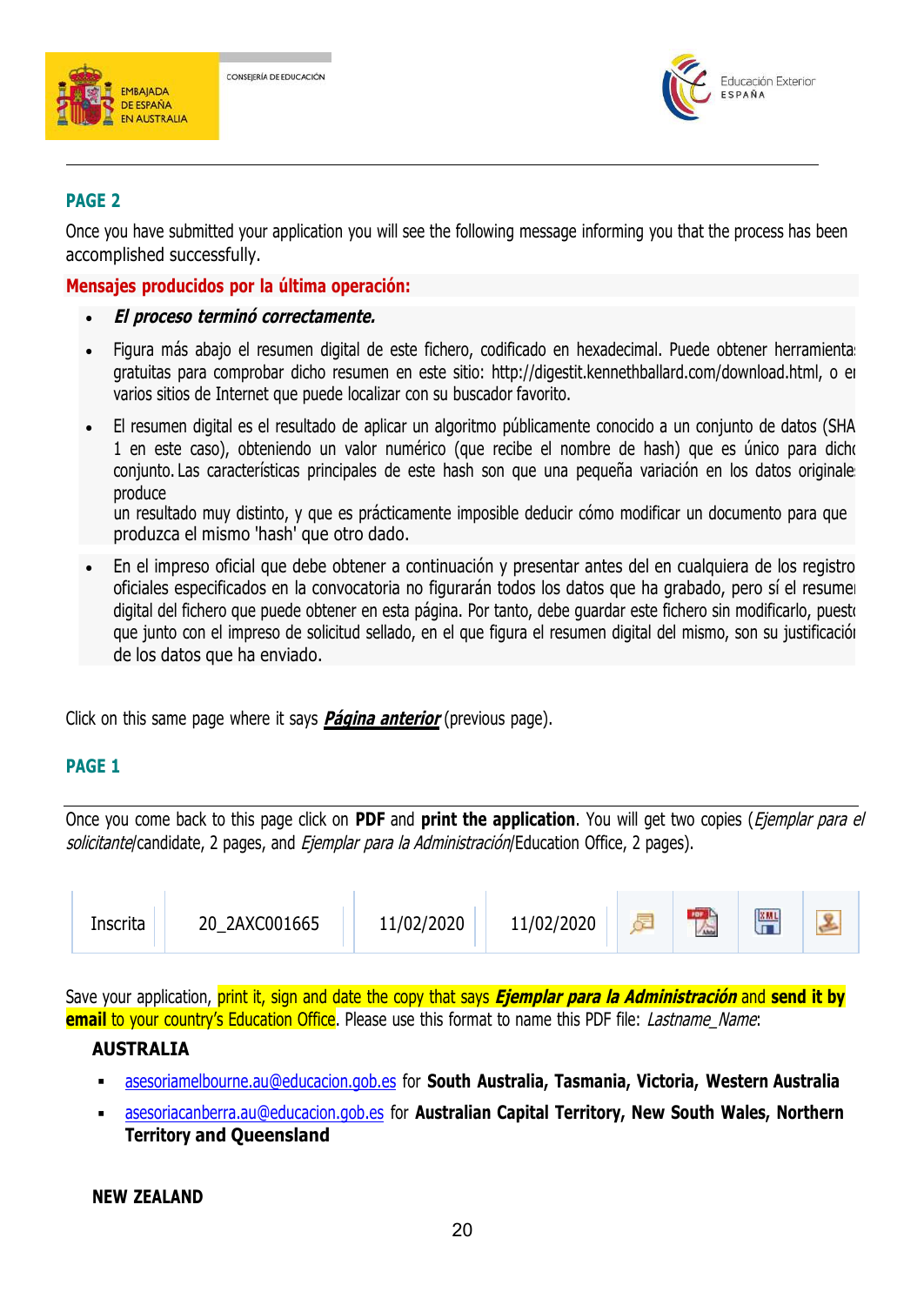



[asesoria.nz@educacion.gob.es](mailto:asesoria.nz@educacion.gob.es)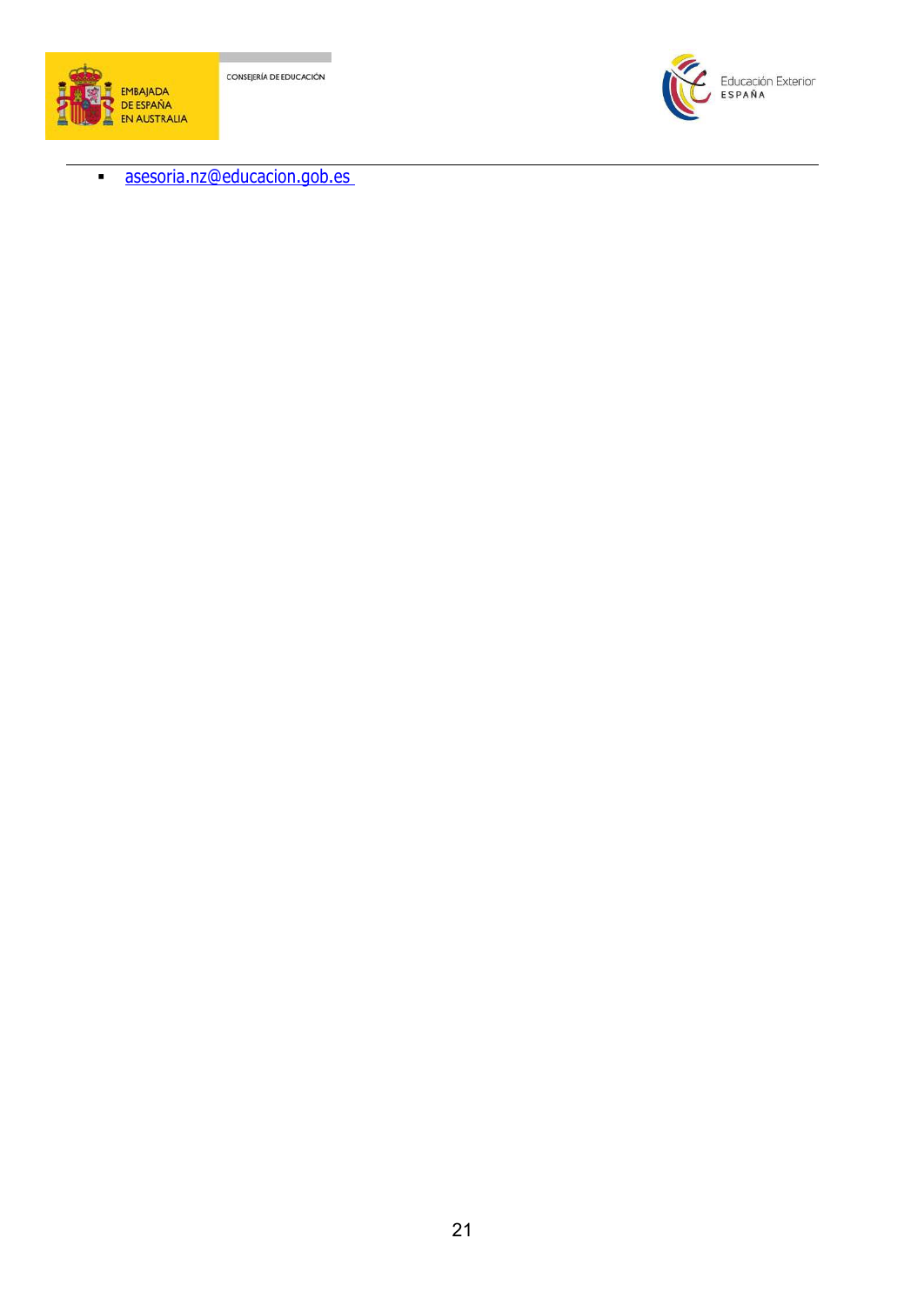



#### **PACIFIC ISLANDS**

- [asesoriacanberra.au@educacion.gob.es](mailto:asesoriacanberra.au@educacion.gob.es) for **Vanuatu and the Solomon Islands**
- [asesoria.nz@educacion.gob.es](mailto:asesoria.nz@educacion.gob.esfor) for Fiji, Tonga and citizens of **Vanuatu and the Solomon Islands** residing **in Fiji.**

#### **PHILIPPINES**

[asesoria.filipinas@educacion.gob.es](mailto:asesoria.filipinas@educacion.gob.es)

# **INDIA**

[asesoria.india@educacion.gob.es](mailto:asesoria.india@educacion.gob.es)

#### **SINGAPORE**

[asesoria.singapur@educacion.gob.es](mailto:asesoria.singapur@educacion.gob.es)

#### **STEP 6: Await results from the selection process**

Once the selection process is complete check if your application has been accepted **Admitida** through **PROFEX.** This will confirm that your application has been received and that you fulfil all the requirements.

You are now **eligible** but **not yet selected.**

#### **The selection process will be done after the application period has finished.**

Click on **Auxiliares de Conversación.**

Click on **Listados** (Lists).

Click on **Admitidos** (Accepted) to check if your application has been accepted and that you are eligible to receive a regional placement.

If your application has not been accepted, click on **Excluidos** to find out why your application has not been accepted. You can also contact your corresponding Education Office.

# **Notification email from the PROFEX system for the selected candidates**

If you have been **selected** and **granted a regional placement**, you will receive a notification e-mail from the **PROFEX** system or the regional education authorities in late April, May or June approximately.

You will also be able to check on **Adjudicados y reservas** if you have been granted a regional placement or if you are in a waiting list.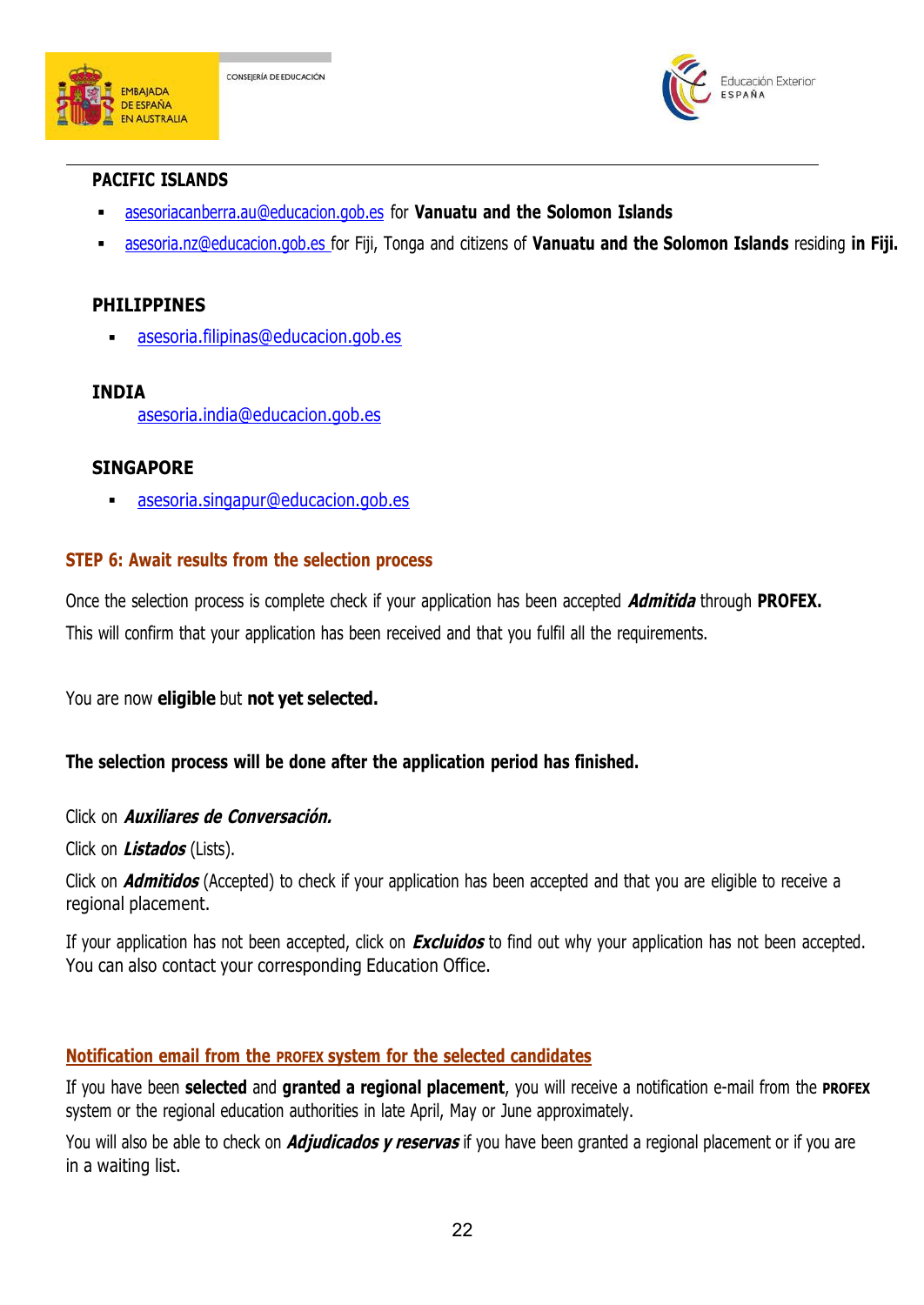



# **PROFEX**

Auxiliares de [Conversación](https://www.educacion.es/profex/jsp/gestionprofesoresauxiliares/buscadorgestionprofesoresauxiliares.do?idPrograma=4&%3Boperacion=40&%3Bdonde=Gesti%C3%83%C2%B3n%20de%20plazas%20y%20profesores%3A%20Gesti%C3%83%C2%B3n%20profesores&%3Bposicion=5&%3BurlAyuda=ayuda)

- Presentación solicitudes
- Consulta solicitudes
- [Listados](https://www.educacion.es/profex/jsp/gestionprofesoresauxiliares/buscadorgestionprofesoresauxiliares.do?idPrograma=4&%3Boperacion=40&%3Bdonde=Gesti%C3%83%C2%B3n%20de%20plazas%20y%20profesores%3A%20Gesti%C3%83%C2%B3n%20profesores&%3Bposicion=5&%3BurlAyuda=ayuda)
	- Admitidos
	- Excluidos
	- Adjudicados y reservas
	- Aceptados y renuncia
- Gestión [solicitudes](https://www.educacion.es/profex/jsp/gestionprofesoresauxiliares/buscadorgestionprofesoresauxiliares.do?idPrograma=4&%3Boperacion=40&%3Bdonde=Gesti%C3%83%C2%B3n%20de%20plazas%20y%20profesores%3A%20Gesti%C3%83%C2%B3n%20profesores&%3Bposicion=5&%3BurlAyuda=ayuda)
- -Aceptación y renuncia candidatos
- Gestión de plazas y [profesores](https://www.educacion.es/profex/jsp/gestionprofesoresauxiliares/buscadorgestionprofesoresauxiliares.do?idPrograma=4&%3Boperacion=40&%3Bdonde=Gesti%C3%83%C2%B3n%20de%20plazas%20y%20profesores%3A%20Gesti%C3%83%C2%B3n%20profesores&%3Bposicion=5&%3BurlAyuda=ayuda)
	- Gestión profesores
	- Buzón de sugerencias

# **STEP 7: Accept offer of your regional placement**

Once you have been assigned a regional placement you have to either **accept or decline** the placement.<br>Click on **Gestión de solicitudes.** 

#### Click on **Aceptación y renuncia de candidatos.**

Make sure you select the option **Auxiliares extranjeros en España** and the year for which you are applying on the drop down menu.

#### Click on **Buscar.**

Your name will appear on the screen with two options **aceptación/renuncia** (accept/decline).

#### **STEP 8: Await receipt of acceptance letter from the Autonomous Community**

Each region or Autonomous Community writes **acceptance/appointment letters** for their assigned assistants.

You might expect the letter between May and September (October intake) and in October (for January intake).

**You need this letter in order to apply for your visa.** This letter also contains the information required when yousubmit your application for your visa (city of placement, length of your stay, health insurance, stipend, school information). Please double-check your personal details on your letter when you receive it and contact your Education Office in case there is a problem.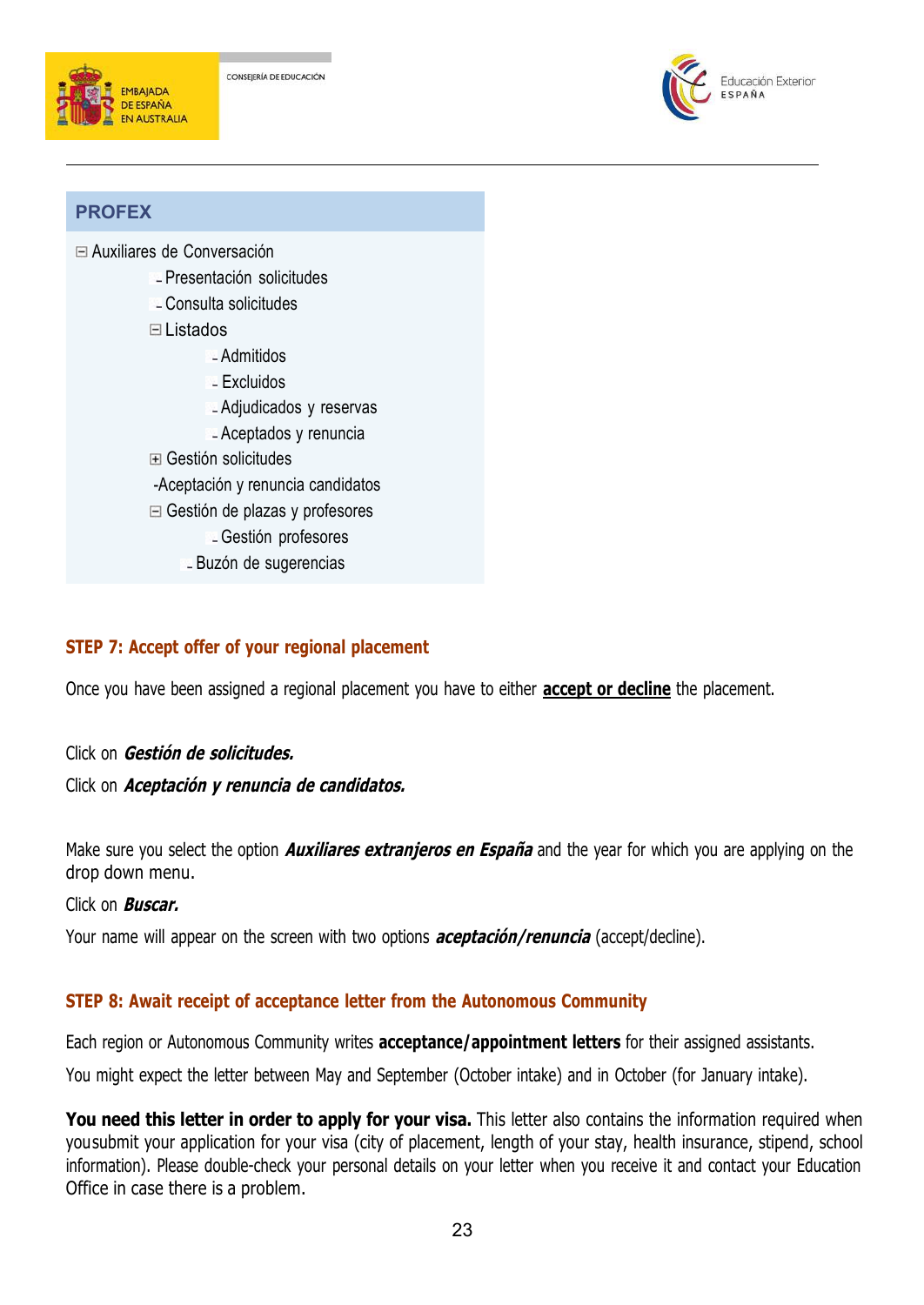



# **STEP 9: Apply for a visa**

Now that you have youracceptance letter, you are ready to apply for a **Spanish Visa** at the relevant Spanish Consulate of each country.

Instructions on how to apply for the visa can be found at the different websites of the Consejería de Educación or the Asesorías de Educación:

# **AUSTRALIA:**

[https://www.educacionyfp.gob.es/australia/en-AU/convocatorias/auxiliares-en-espana/auxiliares-de-conversacion](https://www.educacionyfp.gob.es/australia/en_AU/convocatorias/auxiliares-en-espana/auxiliares-de-conversacion-australianos.html) [australianos.html](https://www.educacionyfp.gob.es/australia/en_AU/convocatorias/auxiliares-en-espana/auxiliares-de-conversacion-australianos.html)

#### **NEW ZEALAND:**

[http://www.educacionyfp.gob.es/nuevazelanda/en\\_NZ/convocatorias-programas/auxiliares-en-espana/auxiliares-de](http://www.educacionyfp.gob.es/nuevazelanda/en_NZ/convocatorias-programas/auxiliares-en-espana/auxiliares-de-conversacion-neozelandeses.html) [conversacion-neozelandeses.html](http://www.educacionyfp.gob.es/nuevazelanda/en_NZ/convocatorias-programas/auxiliares-en-espana/auxiliares-de-conversacion-neozelandeses.html)

**PACIFIC ISLANDS:** Same requirements than Australian and New Zealand candidates (see websites)

# **PHILIPPINES:**

[http://www.educacionyfp.gob.es/filipinas/en\\_PH/convocatorias-programas/auxiliares-en-espana.html](http://www.educacionyfp.gob.es/filipinas/en_PH/convocatorias-programas/auxiliares-en-espana.html)

# **INDIA:**

<https://www.educacionyfp.gob.es/india/en/convocatorias-programas/auxiliares-en-espana0.html>

#### **SINGAPORE:**

[https://www.educacionyfp.gob.es/en/mc/consejerias-exteriores/sudeste](https://www.educacionyfp.gob.es/en/mc/consejerias-exteriores/sudeste-asiatico/convocatorias/auxiliares-de-conversacion-singapurenses.html) asiatico/convocatorias/auxiliares-de-conversacion-singapurenses.html

# **It is not required to translate documents into Spanish.**

**List of Spanish Consulates** that can provide further information in order to obtain a Spanish Visa:

# **Consulate General of Spain in Melbourne (Australia)**

 For Victoria (VIC), Tasmania (TAS), South Australia (SA) and Western Australia (WA) <http://www.exteriores.gob.es/Consulados/MELBOURNE/en/Pages/inicio.aspx> Email: [cog.melbourne@maec.es](mailto:cog.melbourne@maec.es)

# **Embassy of Spain, Consular Office in Canberra (Australia)**

 For the Australian Capital Territory (ACT) and Queanbeyan <http://www.exteriores.gob.es/Embajadas/CANBERRA/en/InformacionParaExtranjeros/Pages/inicio.aspx> Email: [emb.canberra@maec.es](mailto:emb.canberra@maec.es)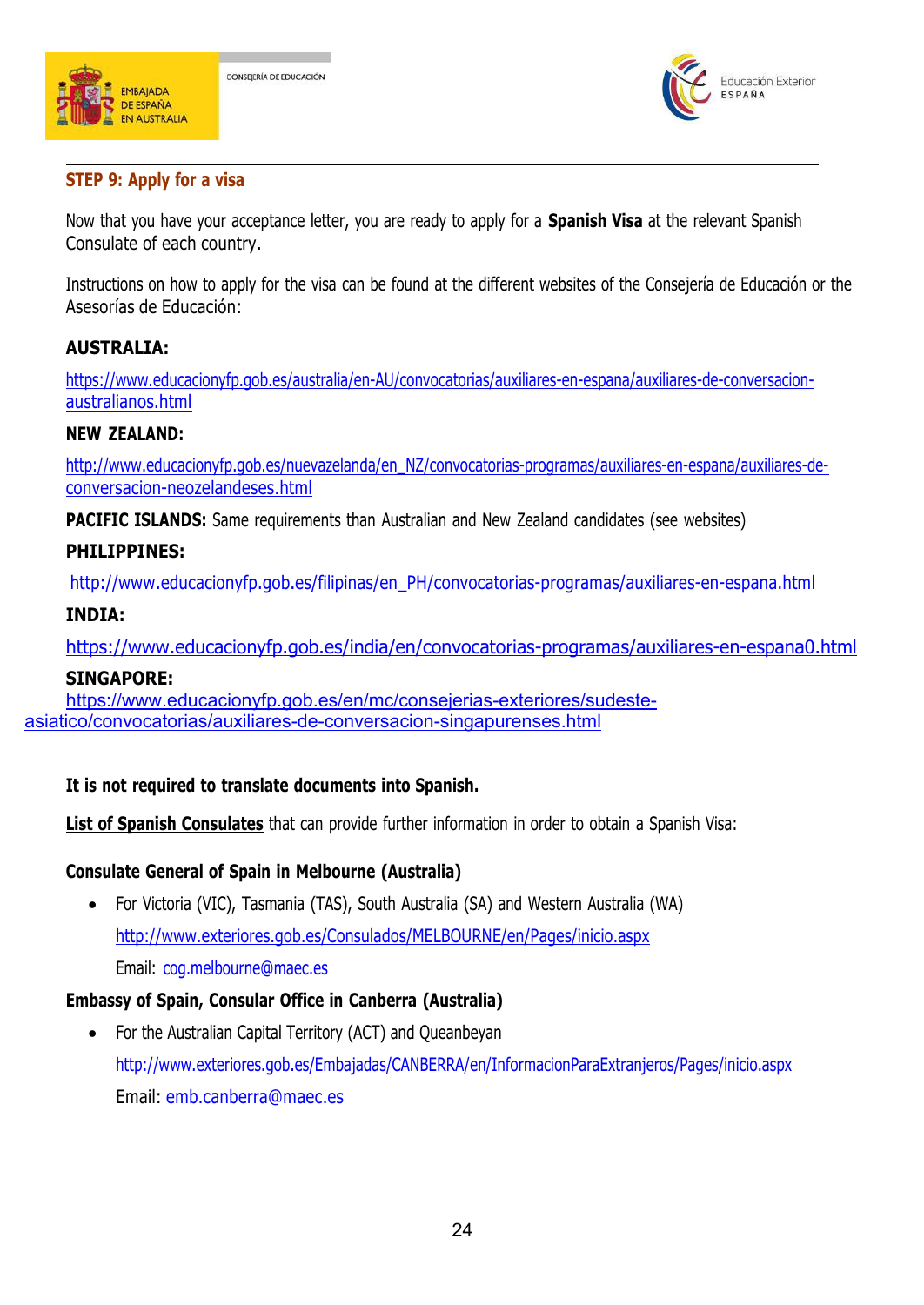



### **Consulate General of Spain in Sydney (Australia)**

- For New South Wales (NSW) (except Queanbeyan), Queensland (QLD) and Northern Territory (NT)
- For Vanuatu and the Solomon Islands <http://www.exteriores.gob.es/Consulados/SYDNEY/en/Pages/inicio.aspx> Email: [cog.sydney.vis@maec.es](mailto:cog.sydney.vis@maec.es)

#### **Embassy of Spain in Wellington (New Zealand)**

- For New Zealand
- For Fiji and Tonga and for candidates from Vanuatu and the Solomon Islands residing in Fiji <http://www.exteriores.gob.es/embajadas/wellington/es/Paginas/inicio.aspx>

Email: [emb.wellington@maec.es](mailto:emb.wellington@maec.es)

#### **Consulate General of Spain in Manila (Philippines)**

- Filipino candidates <http://www.exteriores.gob.es/consulados/manila/es/Paginas/inicio.aspx> Email: [con.manila@maec.es](mailto:con.manila@maec.es)
- Indian candidates

**Embassy of Spain in India -**<http://www.exteriores.gob.es/Embajadas/NuevaDelhi/es/Paginas/inicio.aspx> **Email:** [emb.nuevadelhi@maec.es](mailto:emb.nuevadelhi@maec.es)

**Consulate of Spain in Mumbai (India)** <http://www.exteriores.gob.es/consulados/mumbai> **Email:** [cog.mumbai@maec.es](mailto:cog.mumbai@maec.es)

#### **Embassy of Spain, Consular Office in Singapore (Singapore)**

• Singaporean candidates <http://www.exteriores.gob.es/Embajadas/SINGAPUR/en/Embajada/ServiciosConsulares/Pages/Visas.aspx> , [http://www.exteriores.gob.es/Embajadas/SINGAPUR/Documents/20170831%20r\\_STUDENT\\_VISA\\_Requirements.](http://www.exteriores.gob.es/Embajadas/SINGAPUR/Documents/20170831%20r_STUDENT_VISA_Requirements.pdf) [pdf](http://www.exteriores.gob.es/Embajadas/SINGAPUR/Documents/20170831%20r_STUDENT_VISA_Requirements.pdf)

Email: [emb.singapur@maec.es](mailto:emb.singapur@maec.es)

Be advised that the visa application process can **take up to a month.**

**After you have obtained your visa**, please purchase your airfare, NOT BEFORE.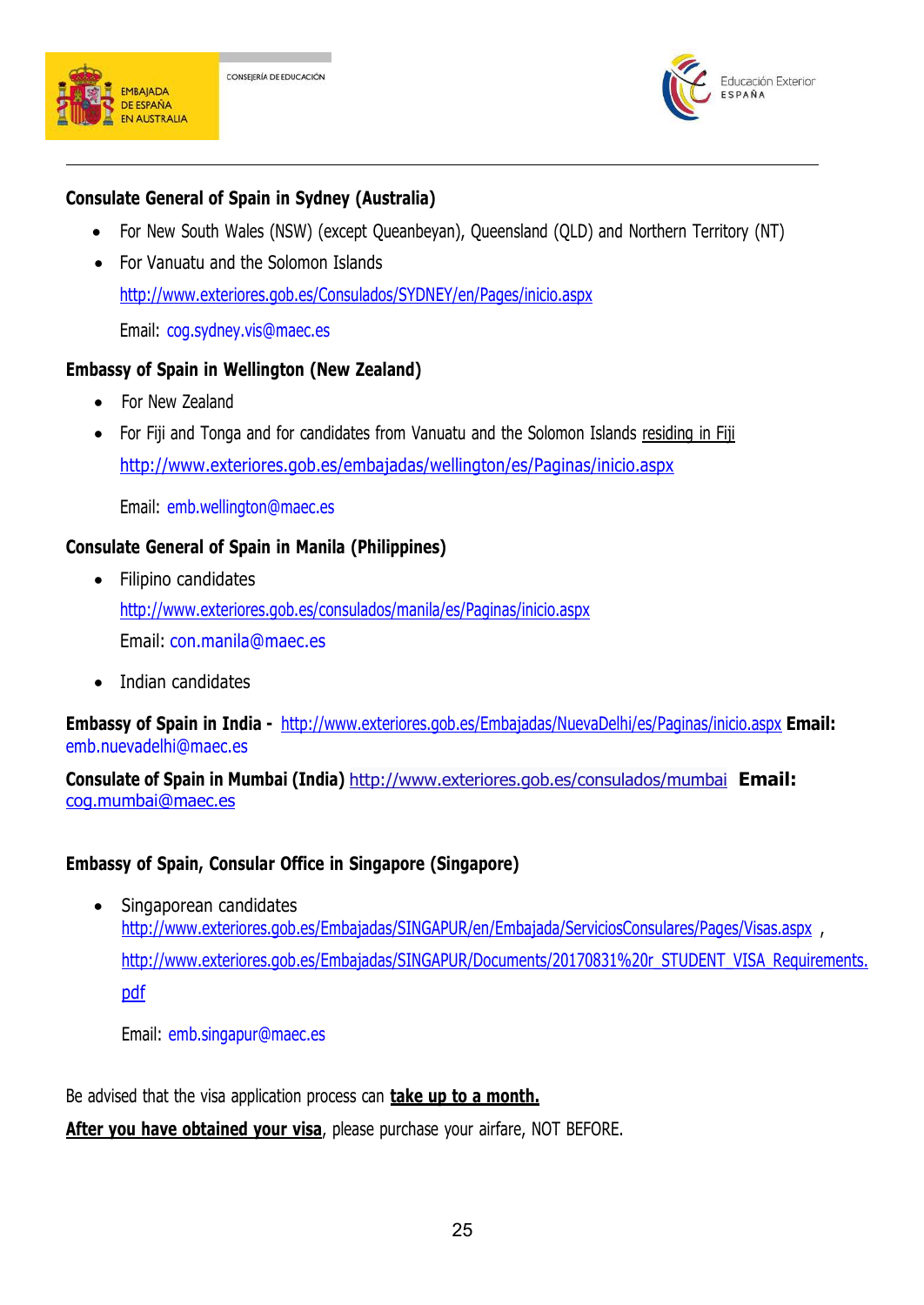



#### **INFORMATION SESSION IN AUSTRALIA, NEW ZEALAND, THE PHILIPPINES AND INDUCTION SEMINAR IN SPAIN**

Information sessions for language assistants may be offered in May or June in different cities (Canberra, Sydney, Melbourne and Brisbane in Australia; Wellington in New Zealand and Manila in the Philippines). Information on these sessions will be posted on the corresponding websites.

Depending on the region you have been assigned to in Spain you might have to attend an induction seminar before commencing at your school. This seminar will be attended by all selected language assistants from all countries.

In some regions (Comunidades Autónomas) induction seminars are organized regionally for the language assistants exclusively at the beginning of the school year but not for participants in the January intake.